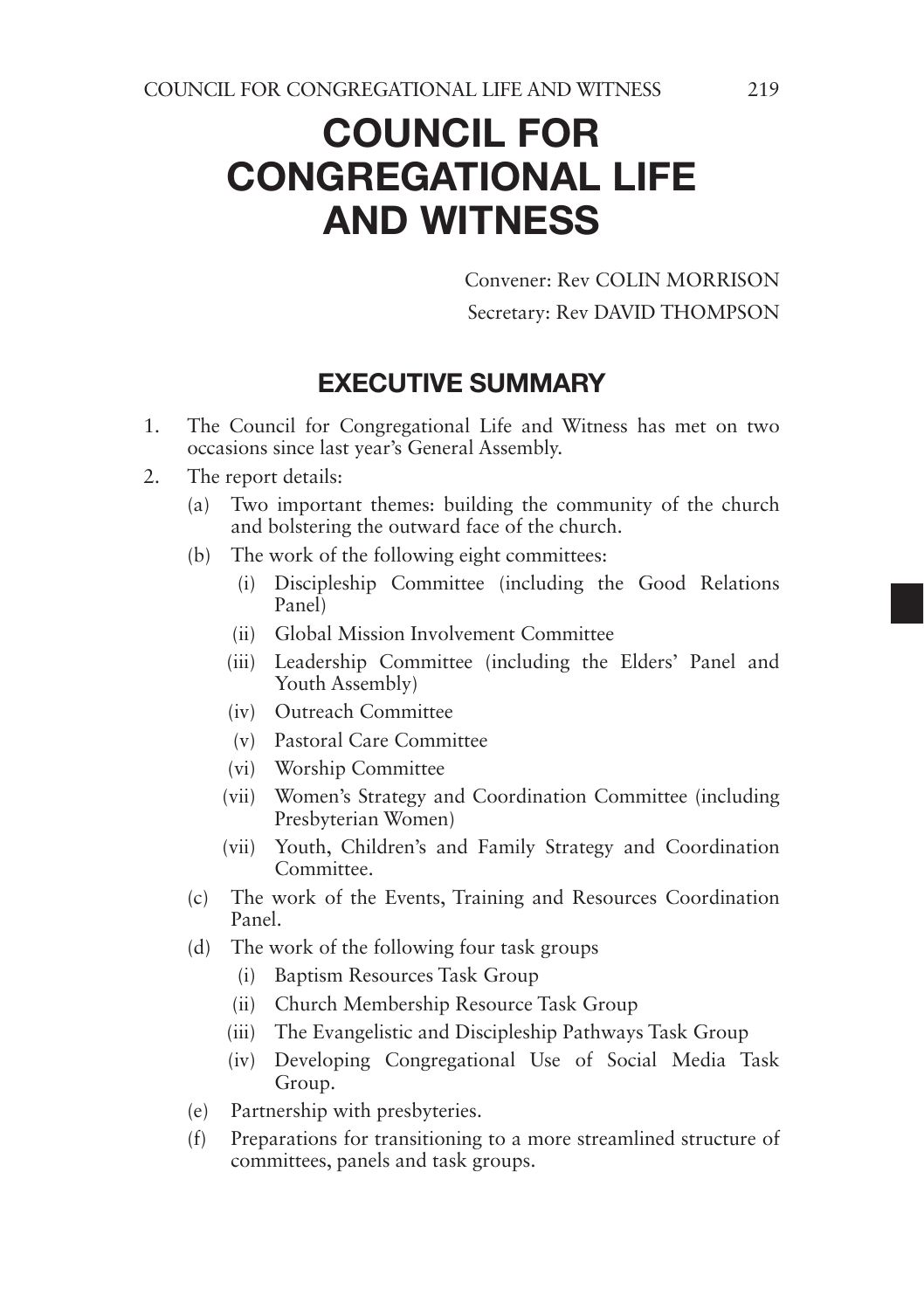- (g) A snapshot of big picture developments across the Council's remit  $since 2015$
- (h) A programme of anticipated major events in 2019/20.
- (i) The ongoing challenge of effective communication with congregations.
- (j) Three other particular areas requiring further consideration.

#### Seeking simplicity on the other side of complexity

- 3. It is often said there is a simplicity which lies on the other side of complexity that should be much sought. In many ways, that simplicity is what the Council for Congregational Life and Witness is pursuing, both in its own work and, more significantly, in its support for congregations in the development of their ministry and mission.
- 4. There are many facets to the life and witness of any congregation. Developing our life together as the people of God in a local church entails a complex mix of worship, pastoral care, discipleship, leadership, outreach and sharing in God's wider work in the world. It involves men, women, old, young, families, singles, members who are passing through all sorts of life circumstances, happy and sad. These useful ways of viewing church from a range of perspectives can, however, too easily become silos, overcomplicating our thinking and leaving us overwhelmed by demands. This is especially true at a time when many congregations are getting smaller and there are often fewer and fewer people to do what often seems like an ever-lengthening list of more and more things. In what is also a complex time of change for the church, a multiplication of new ideas, language and programming can further contribute to our feeling paralysed, rather than energised.
- 5. So, can we identify a simpler way in which all these facets, of what it is to be church, better overlap and interlock? Might we usefully strip church back to two things - an inward face of congregational life and an outward face of congregational witness? The Council for Congregational Life and Witness believes so. From June 2019, as agreed by last year's General Assembly, its existing complex structure of committees and panels will give way to two core committees – one for congregational life, the other for congregational witness. Further details can be found in paragraph 90 of this report. While the breadth and complexity of the Council's remit remains unchanged, the streamlining of the way it is delivered will enable a greater coordination of the work and simplicity of message.

#### Emerging and converging themes

6. This greater coordination and simplicity is already materialising from the complexity of the Council agenda in the evolution of one emerging and converging theme. Both reflect priorities that pop up persistently in a variety of conversations and threads that God seems to be drawing together.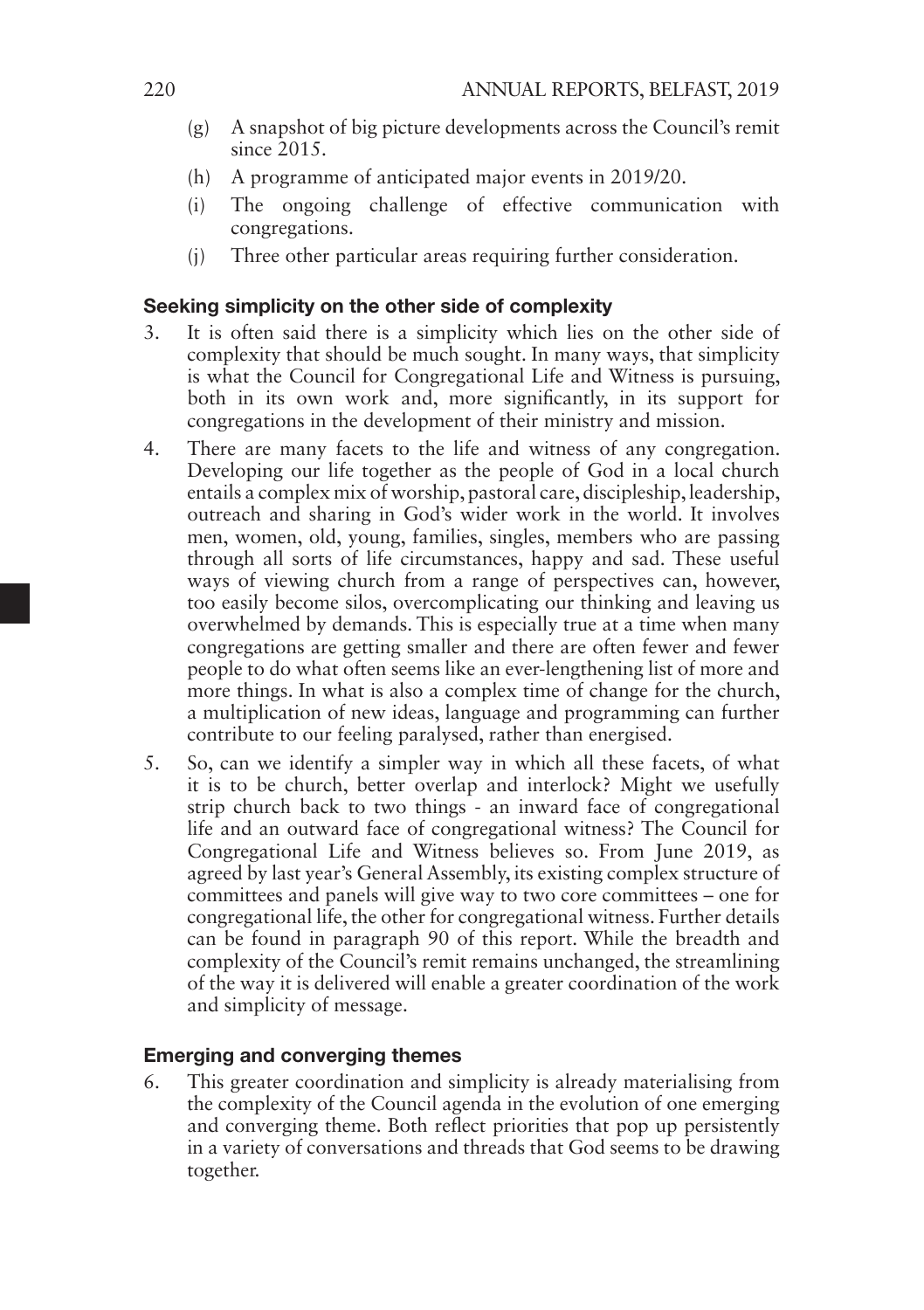- 7. The first is largely an issue of developing a culture that needs to undergird all of congregational life. Building the community life of the church is an essential priority emerging in areas of pastoral life, discipleship, leadership, worship and, by extension, outreach. If we are to care for one another, walk with one another in the journey of faith, lead and follow together as one in a shared direction and worship with one another in ways that are more than mere consumerism, then we need to share life together at more than a superficial level. In a world that is lonely and fractured, that community will bear a witness to others.
- 8. The second reflects a convergence of work which will be particularly highlighted in the Council's alternative presentation on Tuesday evening of Assembly week. It is the need to bolster the outward face of the church. Several new Council resources and initiatives to be launched at this year's General Assembly take up this theme in a variety of ways. The Share resource, about which more details can be found under the report of the Outreach Committee (paragraph 37), will help congregations reflect on how to build relationships with those outside the church, the kind of community in which they can find a home and ways of inviting encounter with the gospel message. The Good Relations Panel have been addressing the issue of what it means to be a welcoming church. The Inside Out resource, detailed in the report of the Discipleship Committee (paragraph 16), will challenge congregations in the area of biblical hospitality and approachability by others who are often not like us in a variety of ways. The Youth, Children's and Family Strategy and Coordination Committee report details a resource, crafted specially to engage with unchurched children, which has been produced in conjunction with a series of books published by the Good Book Company (paragraph 67). The Go Deep, Go Wide initiative, aimed at enlivening congregational involvement in global mission, reported under the Global Mission Involvement Committee (paragraph 19), represents a recognition that in today's global village our reach of impact as congregations in mission can extend a lot further than it used to in simple, but significant, ways.
- 9. All of the above represents an important rebalancing of the Council's overall remit between an emphasis on helping the local church develop the inward face of its congregational life and the outward face of its congregational witness.
- 10. In 2019/20, the Council will seek to identify significant ways in which to bring the priority of building the community life of the church before congregations and to build on the momentum created by the resources released to bolster the outward face of the church.

#### Accompanying the development of congregational life and witness

11. The Council seeks to set itself in constant listening mode. As such, it derives direction from ongoing feedback from congregations, gathered in a variety of ways, including: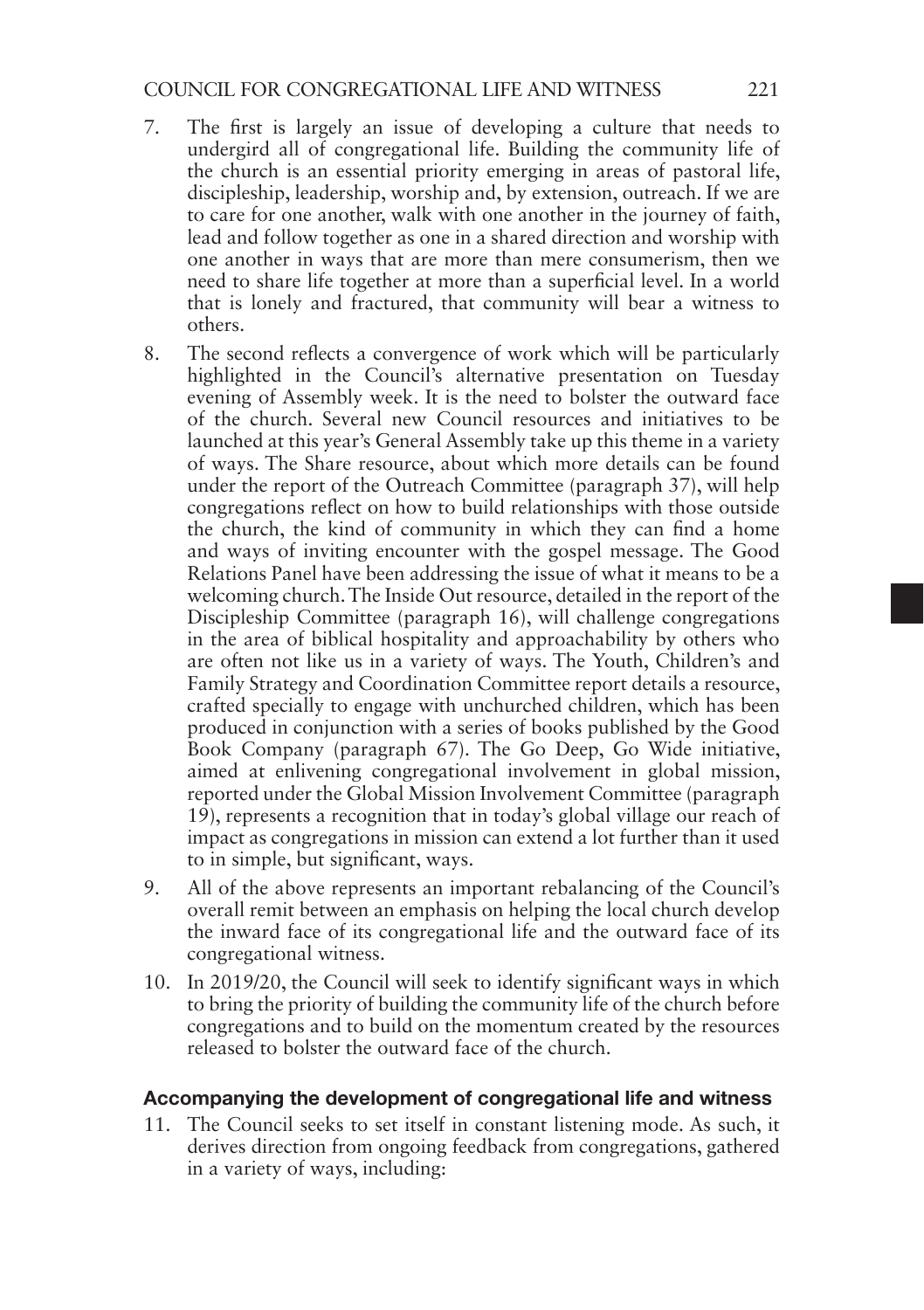- General Assembly at which there is careful consideration given to all views expressed.
- Council meetings at which '15 minute discussions' have become a crucial way of testing and sharpening ideas with as wide a representation of congregations as possible outside of the General Assembly. Key aspects of each Council meeting are also disseminated to each presbytery with an invitation for comment.
- Committee meetings at which agendas are carefully shaped for facilitated discussion and meetings sharply focused on granting permissions to deliver pieces of work.
- Presbytery events where part of the evening gathers feedback on the three greatest challenges congregations find themselves facing.
- Focus groups in which smaller groups of key leaders are drawn together from a variety of congregational situations to inform agendas.
- Major events after which comments collected are fed forward to continue to help organising groups refine and nuance future programming.
- Conversations with a wide variety of those who are ministering on the ground all over the island.
- 12. Again, this year, the detail of the Council's work has been divided for direction and delivery to committees, panels and task groups. The following section offers an overview of their work. Some of it represents elements that have become an established part of the Council's output. Some is very much work in progress. Some is at an even more embryonic stage.
- 13. Once again, this year, Council invites and welcomes the comments of the General Assembly on what is being delivered, what is under discussion and what isn't, but may need to be. It is committed to ongoing refinement, nuancing and fresh prioritisation of any aspect of its remit in response to the collectively expressed needs of congregations.

## DISCIPLESHIP COMMITTEE

14. This year saw the launch of two new resources for discipleship under the brand *Proximity*. As the name suggests, these resources are aimed at relational discipleship in ones or twos, rather than the larger group settings that are often both more prevalent in our church life and generally better resourced. With the launch of the first resource, Seasons of life, in September 2018, events in Belfast, Ballygawley, Ballymoney, Ballydown and Lucan offered insight into ways in which the tool could be used as well as some basic skills in one-to-one discipling. The second in the series came in January 2019. Entitled Life in God's Story, it offers a framework for life-related discussion of the flow of the Bible story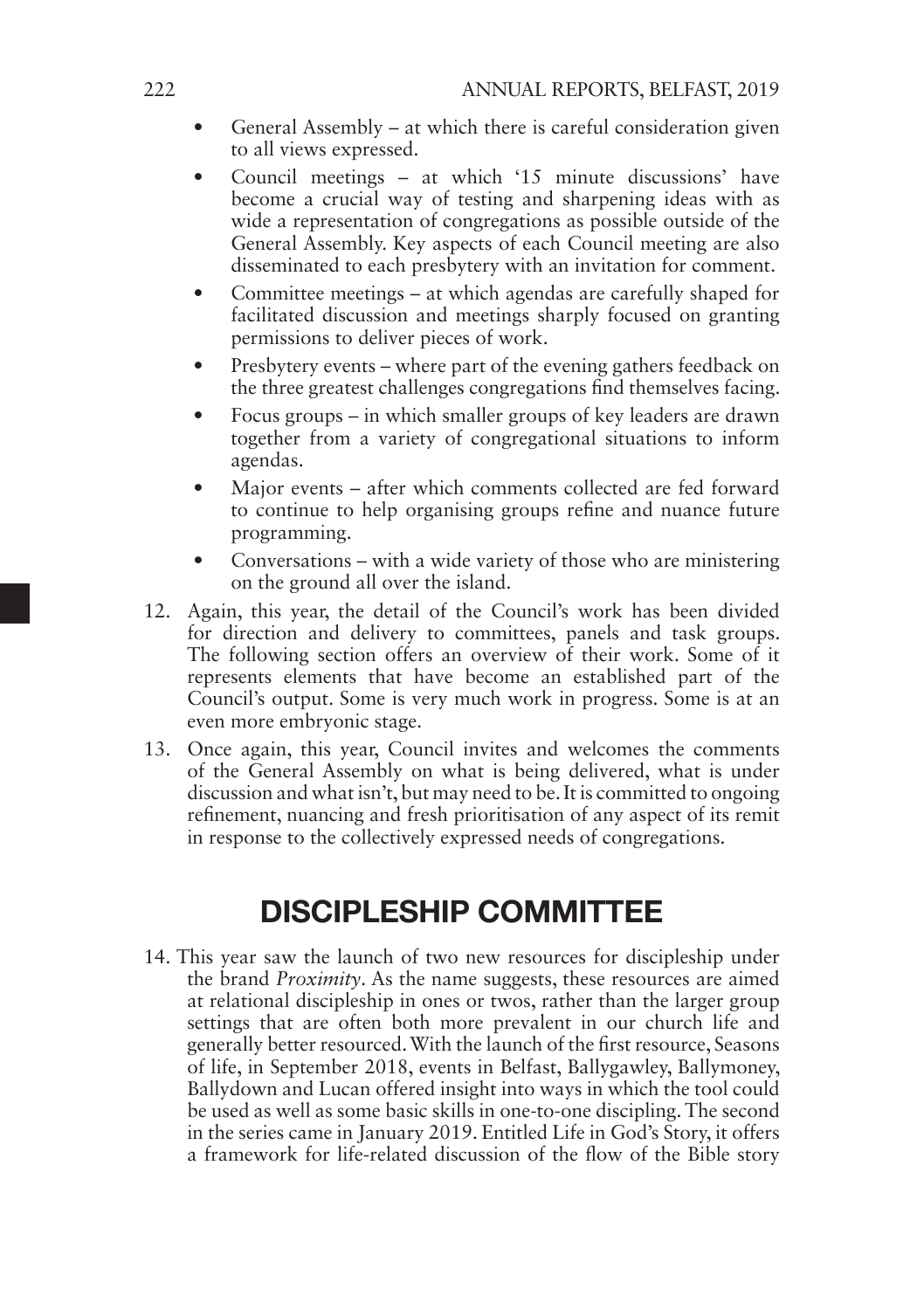and how it shapes our understanding of God's world and our place in it. Feedback on both resources has been positive. Two more titles in the series are planned for 2019/20.

- 15. A follow up to last year's Disciple Makers' Network was held in November 2018 in which a variety of congregational stories of progress in disciple making were shared. A second event is planned for Friday 21 June 2019 in Assembly Buildings, at which Mark Stirling of the Chalmers Institute will be the speaker. A Belfast-based Disciple Makers' Network is planned for 2019/20.
- 16. The Good Relations Panel, which reports to the committee, is launching what will be an important resource offering congregations a way of considering and developing their culture of welcome and inclusivity. Entitled, Inside Out: Welcoming others as Christ has Welcomed us, the resource takes the form of eight Bible studies with a variety of accompanying DVD material. Introductory sessions focus on biblical hospitality, becoming more aware of difference and developing a culture of welcome. They are followed by further sessions encouraging consideration of how to show God's welcome to those from another culture or country, adults with disabilities, and those who hold a worldview which we do not endorse, but who, as people, we want to befriend. The resource will be available as a download from the PCI website. Each part could be as a series on the theme, or as a standalone session.
- 17. The committee is giving attention to maintaining and developing the focus and particular contribution of the Transform event to the discipleship challenges and opportunities of the young adult season of life. Rachel Jones, author of *Is This It?* a recent book on young adult discipleship, has been invited to facilitate a group in sharpening and nuancing the young adult ministry agenda.

MARK GOUDY, Convener

## GLOBAL MISSION INVOLVEMENT **COMMITTEE**

- 18. The committee has been progressing two main areas of work this year.
- 19. The Go Deep, Go Wide initiative will be launched at the General Assembly. It aims to encourage congregations to identify and develop at least one relationship with a person, project or place in overseas mission in which they will go deep. Going wide involves gaining an overview of the breadth of global mission. Congregations will be encouraged to maximise the potential of the variety of denominational appeals which, year on year, open up an extraordinary window on what God is doing in the world. This simple framework, has been developed in conjunction with the Council for Global Mission It offers scope for future development in refreshing and reimagining congregational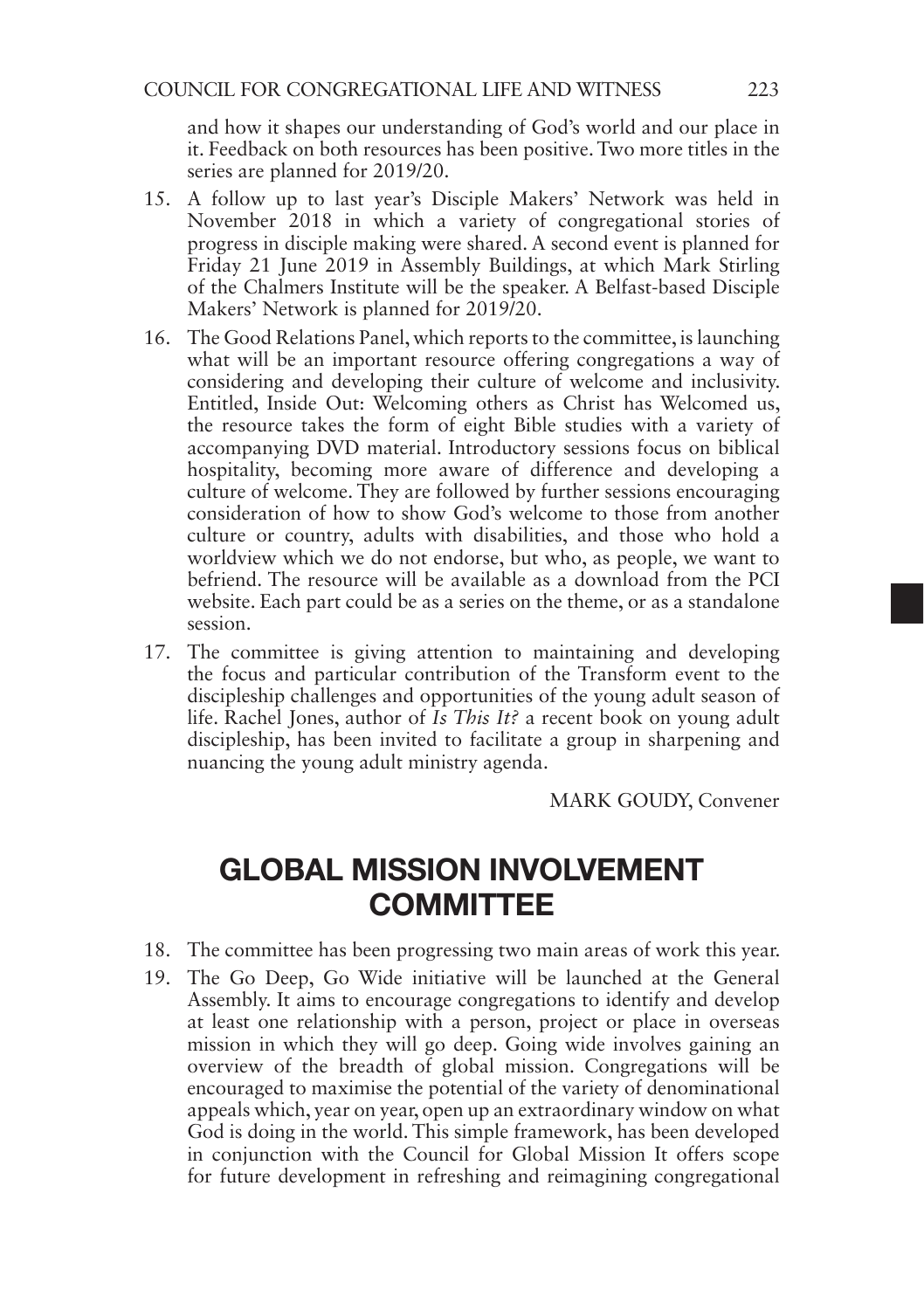involvement in global mission as an aspect of what it means to be global disciples in an increasingly smaller world.

- 20. The other major piece of work is to develop a suite of resources for congregations sending mission teams overseas. The aim is to provide a usable tool to enable teams to prepare well in advance, participate well as partners, and process and pass on the story of what God has done on return. These resources are planned for release in the autumn.
- 21. This year, a pilot project will see a PCI team, comprising twelve young adults, go to work in George, South Africa, in conjunction with the ministry of Sports Academy. The Council remains open to developing such denominational opportunities, especially with PCI global mission workers or partners, as demand arises and capacity allows. It has been pleasing to note that a number of young people have been facilitated to serve on PCI Summer Outreach Teams in Ireland by Csaba and Ilona Veres, PCI global mission workers in Romania. The young people quickly integrated and became valued members of the teams. Conversation with the Veres' has taken place to explore how this welcome development can be further facilitated in future.
- 22. The Youth and Children's Project remains a popular and effective vehicle in many congregations to stimulate global mission involvement. A comprehensive resource pack offers easy ways for congregations to share and promote engagement with the particular aspects of mission being promoted. The 2019/20 project will focus on the translation and provision of children's books for ministry undertaken by Derek and Jane French, PCI Global Mission Workers in Bilbao, Spain.
- 23. The Council reminds members of Assembly that the Concorde Fund remains available to PCI members to provide financial assistance for travel related to involvement in overseas mission. Details can be found on the PCI website.

TREVOR LONG, Convener

### LEADERSHIP COMMITTEE

- 24. The Emerge: Developing Younger Leaders initiative has entered its third year with significant momentum. With the aim of increasing accessibility, this year's programme was offered in two venues, Magherafelt and Belfast. It will conclude with a joint residential gathering in late June 2019. Numbers continue to increase in what is recognised as an important ministry of developing a new generation of leaders.
- 25. The PCI Intern Scheme has eight interns this year serving in a wide variety of congregational settings. Once again, congregational demand outstripped supply.
- 26. The Elders' Panel, which reports to this committee, has added more content to a significant resource offering elders outlines for use of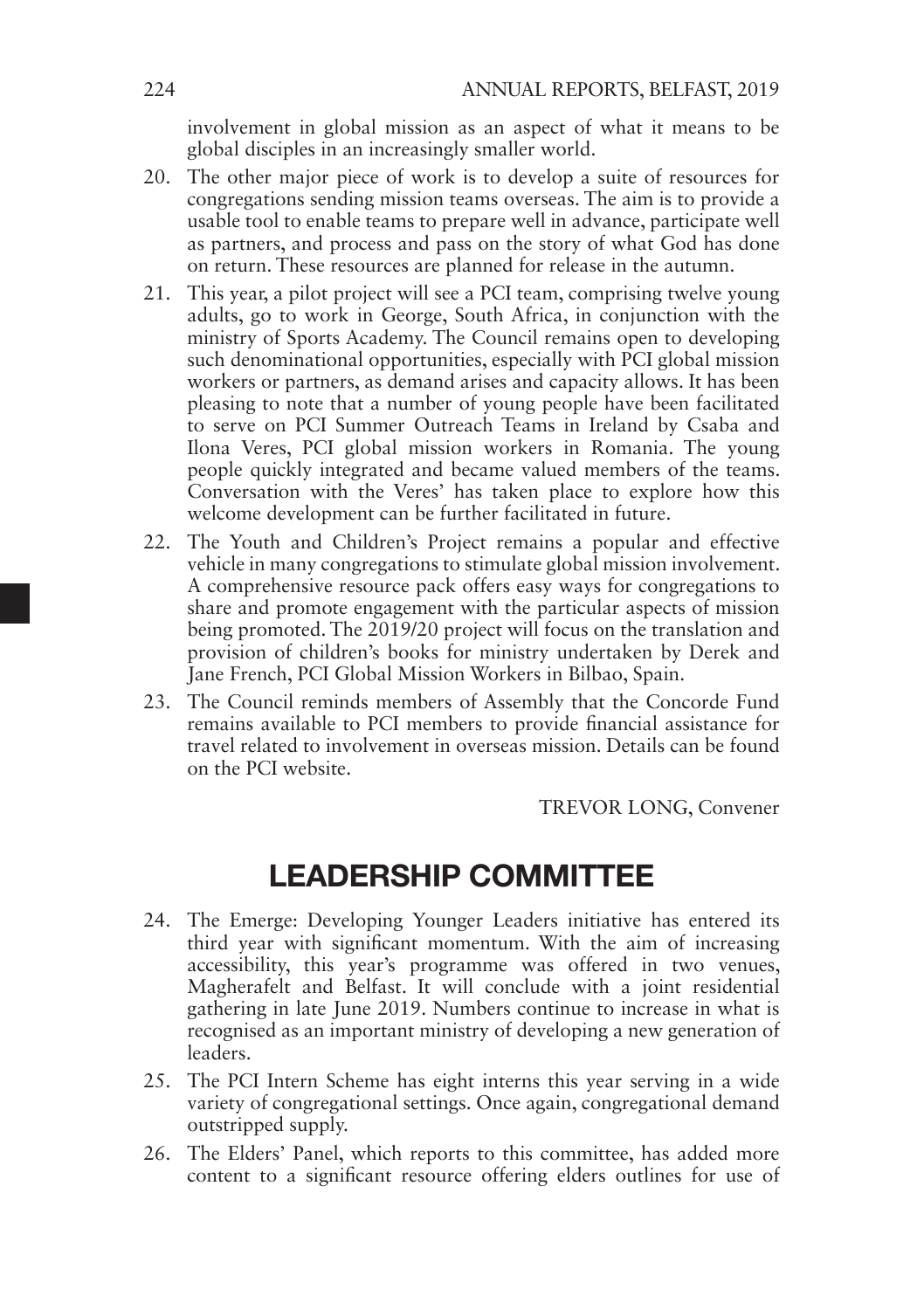Scripture in pastoral visitation. These resources are available from the PCI website and have proved helpful in making elders' visits more than a perfunctory exercise. Work towards a revision of the Choosing New Elders resource is ongoing. Elders' training has been offered in Down and Dublin & Munster Presbyteries.

- 27. A comprehensive review of the children's and youth ministry training, undertaken by the Events, Training and Resources Panel, was approved by the committee. Recommendations will begin to be implemented in advance of the 2019/20 session. Publicity for the Children's and Youth Ministry Courses will be refreshed and updated to better capture the potential of this training for congregational leaders. Course content will be streamlined and focused, with teaching methodology reshaped, to better ensure it leaves more space for reflection on practice. A more flexible approach to regional training will allow for a variety of content. Careful allocation of staff time will strike a more finely tuned balance between Belfast-based, regionally delivered, and congregational training.
- 28. The committee has continued to find itself challenged by a discussion of how to create a more collaborative form of leadership in congregations in which many voices are offered an opportunity to be heard in shaping a more cohesive way forward for life and witness. This area seems to be emerging as a crucial foundation of finding focus and pursuing it with intentionality in all areas of congregational ministry and mission. Various proposals as to how to best promote and develop this theme in congregations have been tabled, but none has been found convincing. This key area for development will therefore become part of the leadership agenda of the new Congregational Life Committee after June 2019.

### YOUTH ASSEMBLY

*Co-chairs, Helen Hooks and Niamh Rankin, write:*

- 29. In February this year, over one hundred 15-25-year-olds from congregations right across the denomination gathered for the Youth Assembly. This year's theme was *The Anatomy of the Church: Many Parts, One Body*.
- 30. The main focus of the day was unity. Although delegates had come from all over the island of Ireland, participants were united as members of the Presbyterian Church, and most importantly, as the body of Christ. Discussions focussed on what unity looks like in reality. Three speakers addressed the topics of unity in our congregations, unity in our denomination, and unity as a people called to mission.
- 31. A large part of the discussion centred on unity across the generations, and the vital importance of good communication. However, the Youth Assembly Working Group was most excited and inspired by the feedback from section three – unity in mission. This arose from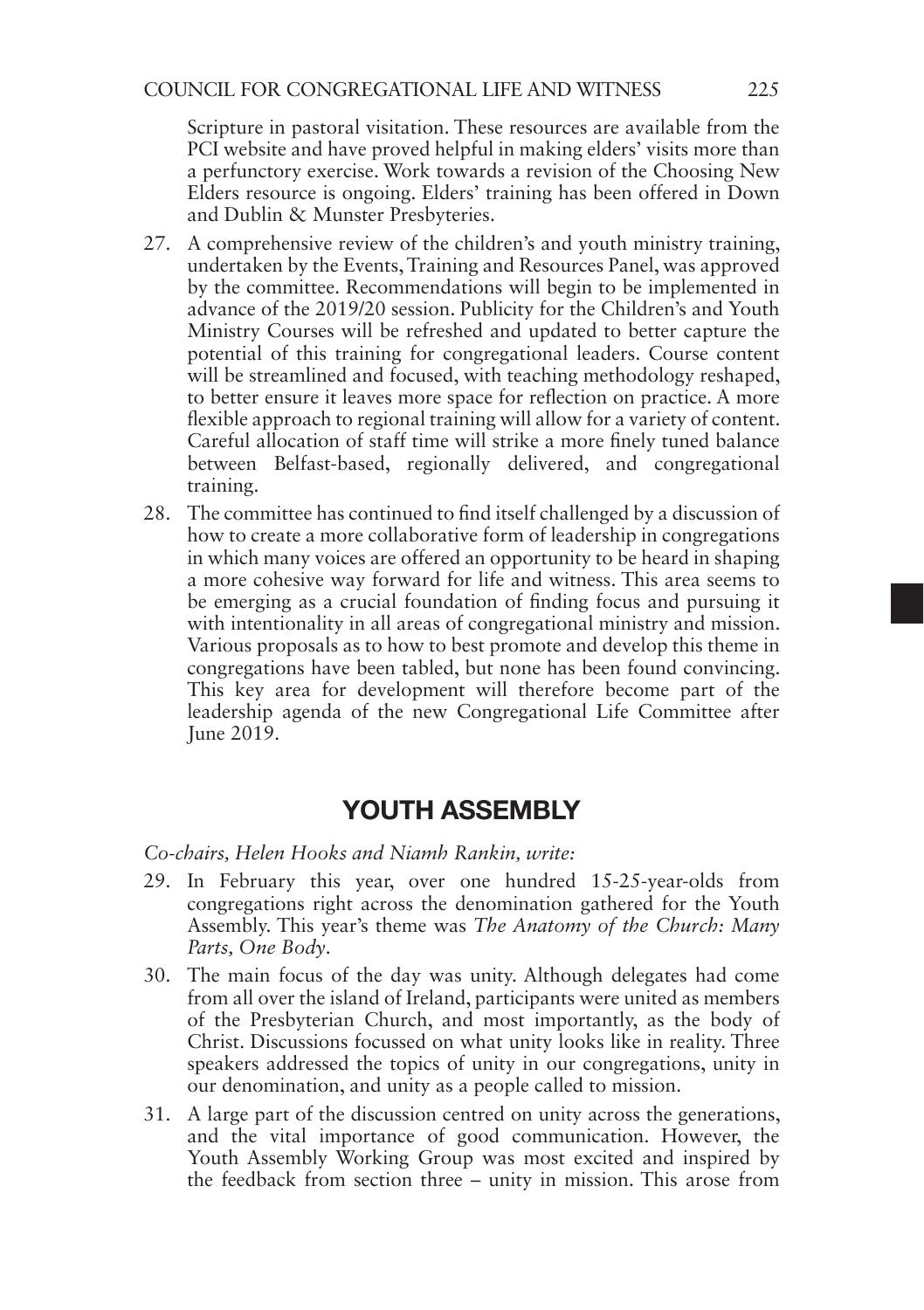discussions held in the presbytery groups concerning mission in our various contexts.

- 32. There was an overwhelming desire for greater connection with those in presbytery groupings and a longing to put into practice possibilities arising from discussion for sharing in beyond individual congregations. This has inspired the working group to create a model and format for these conversations to continue.
- 33. To develop this initiative, it will be important to link with presbyteries, to enable young people and young adults to work within existing structures. The aim is to channel the passion of delegates for working together with their neighbouring congregations, in order for them to grow in their faith and go out to reach others in their presbytery areas.
- 34. Consequently, the Youth Assembly Working Group plans to partner with two or three presbyteries, to pilot a model of Youth Presbytery, mirroring the discussion format of our own Youth Assembly. The aim is to increase the engagement of young people with their presbyteries.
- 35. Again, this year, the Youth Assembly Working Group is hosting a Fringe Event during the General Assembly. It will take up the theme of the Youth Assembly on developing and building unity, within congregations and beyond. The Fringe will take place on Wednesday 5 June 2019 at 6.15pm in the ground floor Conference Room, Assembly Buildings. A light tea will be served. Admission to the event is by ticket only so booking is essential and can be completed online at the PCI website or through the CLW office.

EMERSON MCDOWELL, Convener

## OUTREACH COMMITTEE

- 36. This year the committee's work has focused on envisioning and equipping kirk sessions and other key leaders in how to lead congregations to work together and gain confidence in reaching out to others. In March 2019, Andy Frost of Share Jesus International, was guest speaker at a series of regional events in Belfast, Richhill and Londonderry. He helpfully outlined practical ways in which congregations can recapture realistic steps towards reaching others with the gospel in a rapidly changing context.
- 37. A new resource, entitled Share, takes up the same theme. It will offer congregations a flexible way of engaging members in considering three key areas of building relationships with those outside of church, building a community in which others can experience and explore God's presence and truth and finding appropriate ways to offer encounter with the gospel message. The aim is to stimulate an understanding of mission that is realistic, achievable and capable of being owned by every member of the congregation. A mix of sessions allow the whole church the opportunity to receive challenge and encouragement in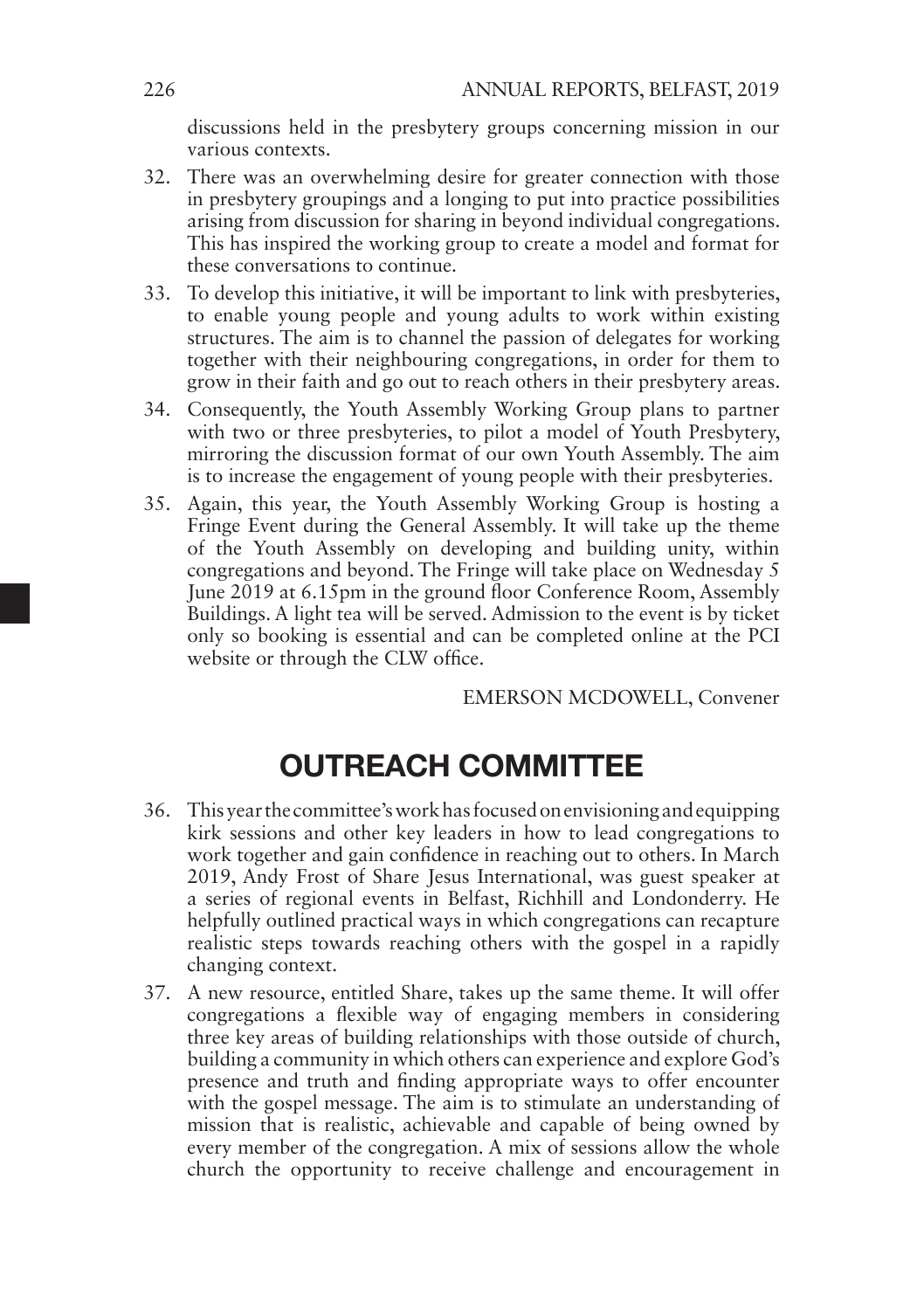the setting of a Sunday service, while material equipping for more detailed and practical out workings can be explored together in other more informal settings. Full details of the resource will be provided at the General Assembly and the Council encourages congregations to explore and prioritise its use in the coming church year.

- 38. Summer Outreach Teams for summer 2019 have been assigned to Mullingar, Castleblaney, Sion Mills, Abbey (Belfast), St Andrews (Bangor), Dungannon, Whitehouse, Seaview, Grange, County Cavan and Friendship House (Belfast). A new training and mentoring programme for team leaders has been put in place for this year.
- 39. The committee has also been in discussion with the Council for Mission in Ireland about other outreach team opportunities at different times of year, offering a different range of accompaniment in mission to congregations and with a possible all-age focus. Other alternatives for outreach teams are also under consideration.

STEPHEN RICHMOND, Convener

## PASTORAL CARE COMMITTEE

- 40. The committee continues to outwork their remit around a framework of developing congregational pastoral life that involves a pastoral core of a biblical understanding of life and the world, cultivating a culture of pastoral community among members and offering loving pastoral care in specific crisis situations. As this model, depicted as a pastoral life triangle, continues to be shared, it has been widely appreciated for its ability to summarise effective pastoral life in a simple and accessible manner. However, more work remains to be done in embedding this more holistic model of pastoral life across the denomination.
- 41. Pastoral Care Roadshows in Omagh and Dromore presbyteries were both well attended and appreciated. The roadshow model continues to prove effective in gathering a range of those involved in providing pastoral care in congregations for envisioning and encouragement.
- 42. The pastoral dimension of prayer ministry is another area the committee have been exploring. Following on from detailed exploration of how congregations are approaching this aspect of their work, an article in the November 2018 edition of the *Herald* offered stories of how two congregations express this ministry in their setting.
- 43. The committee continues to oversee the ministries of Fresh Light, the denominational counselling service, and the PCI Family Holiday. Both initiatives have undergone significant transition in recent years, but are now experiencing significant new life and seasons of fruitfulness.
- 44. New supervisors and counsellors have been recruited for Fresh Light and a further promotion of its ministry to congregations undertaken. It is hoped to build on that by producing a short DVD clip which will also highlight the ways in which Fresh Light can supplement pastoral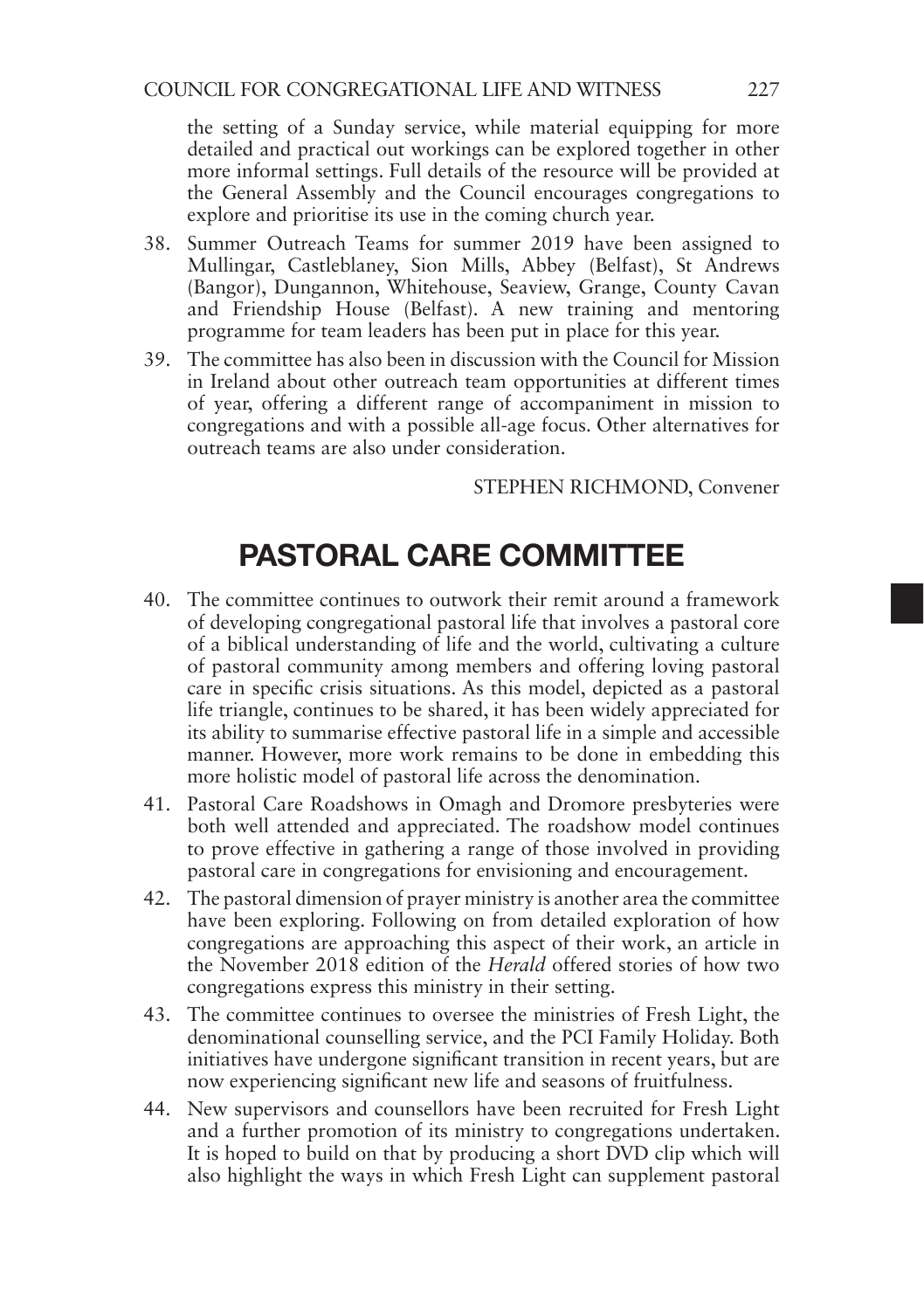care in congregations and provide help for both members and nonmembers passing through difficult life circumstances.

- 45. Effective partnership with the Presbyterian Children's Society enables the PCI Family Holiday to continue to offer an environment in which families can spend time together over the Easter period enjoying a mixture of respite from the demands of life, a varied programme of activities, and time with God.
- 46. The Council notes that there is a significant decrease in requests from ministers to use the services of the Remarriage Panel. Resolution 1 seeks to explore the current need of the church for support in this area and how best that might be delivered. An associated issue, under the remit of the General Council, is clarity of communication of the church's guidelines regarding 'mixed marriages'. As both areas involve circumstances around marriage, it has been agreed to consolidate them in one resolution and, should the Assembly grant permission, to address them together.
- 47. The committee is aware that many pastoral issues arise as a result of the rapidly changing and increasingly complex society in which we live. Undoubtedly, under its remit of envisioning and equipping congregations for providing effective pastoral care, the Council will need to prioritise which of these require most immediate attention, also remaining aware that some of these issues are presently being explored in other areas of the General Assembly's work.
- 48. A significant new focus of the committee's discussion this year has been engaging with an initiative called Faith in Later Life. At present a UK mainland initiative, it aims to acts as a hub around which the challenges and opportunities of evangelism, discipleship and pastoral life in the over-65 age bracket will be addressed and resourced. The committee is keen to see this theme further explored and ripened as a priority area for future development in congregational life and witness in Ireland's increasingly ageing society.

ALISTAIR BILL, Convener

### WORSHIP COMMITTEE

- 49. The committee's work this year centred on the construction and delivery of two main events.
- 50. The Organ in Contemporary Praise event was held on Saturday morning 26 January 2019 in Killead Presbyterian Church. For many congregations, the organ remains the primary and preferred accompaniment for praise in Sunday worship. In such situations, it can be easy to be locked into thinking that this restricts the choice of praise to traditional settings of psalms, hymns and songs. This pilot event opened up ways in which the organ can prove a more versatile instrument than is often imagined or explored. It offered examples of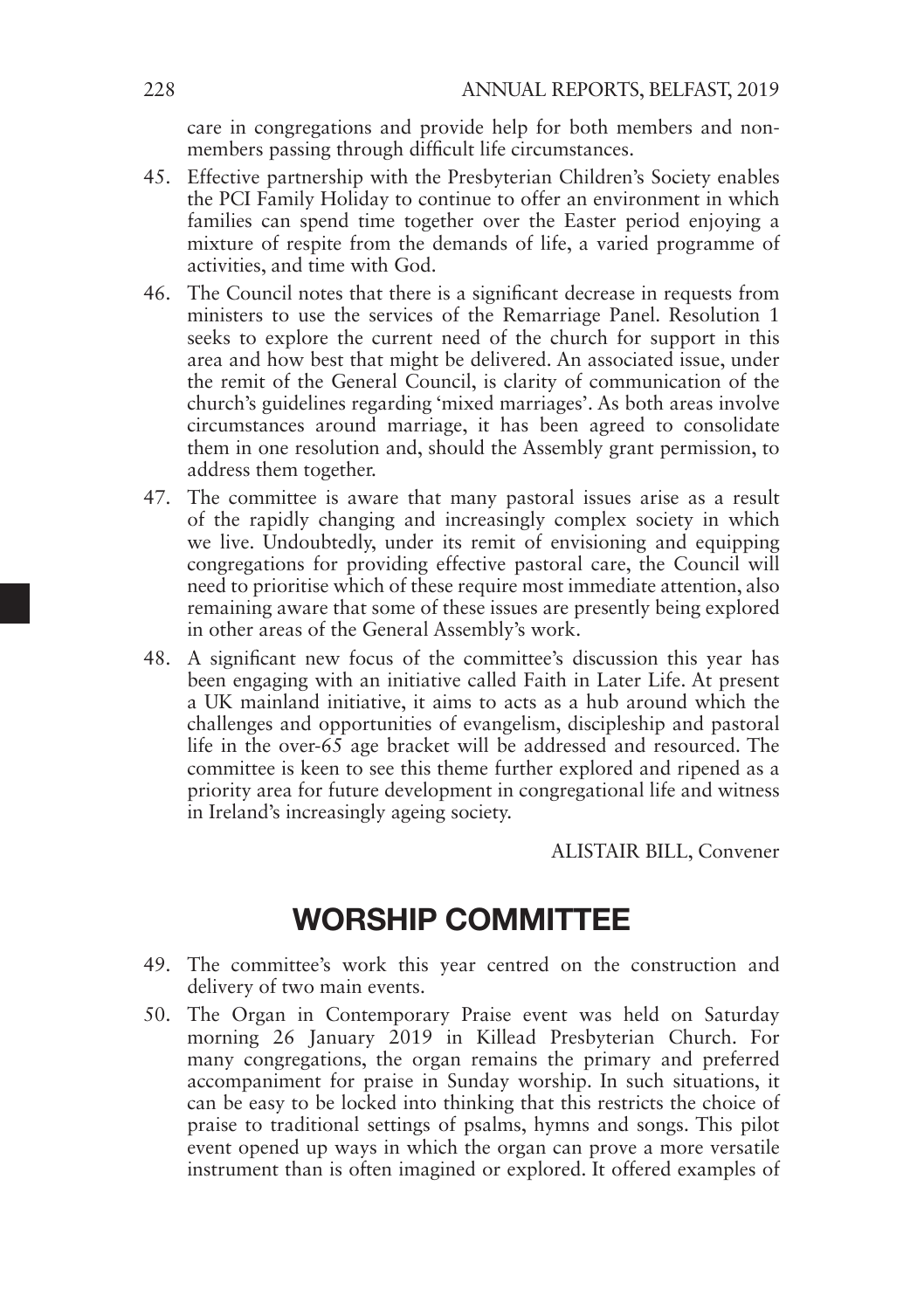ways in which organ music can be creatively harnessed in the service of more contemporary praise. The committee was encouraged by attendance and feedback and will explore other settings in which this event can be delivered.

- 51. A Worship Leaders' Training Day at Orangefield, Belfast, on Saturday 30 March 2019, was led by Sam and Sara Hargreaves of Engage Worship. They have already enriched the ministry of the denomination in two previous initiatives exploring whole-life worship and simple worship for smaller churches. The content of the day picked up on the outline of the Encounter Bible study resource launched in September 2018 and enabled anyone involved in shaping or leading worship to gain an expanded vision and imagination for their particular part in this vital aspect of congregational life.
- 52. The committee was encouraged by the use of the ASK prayer resource, comprising twelve postcard sized prompts for prayer for a variety of themes in congregational life and witness. Congregations embraced the flexibility of the resource and used it in a variety of ways. As the cards are undated, they remain a useful way of stimulating prayer for the coming church year for any congregation that has not yet used them.
- 53. A further strand of this committee's work involves progressing the production of a CD/MP3 resource providing musical accompaniment for congregations which do not always have access to a musician to lead praise.

JOHN MURDOCK, Convener

## WOMEN'S STRATEGY AND COORDINATION COMMITTEE

- 54. The challenge of locating women's ministry, as part of, rather than something that sits apart from, the rest of congregational life and witness, remains a work in progress. Attention is drawn to the continued availability of a women's ministry DVD clip previously provided to every minister and PW group. It helpfully points to a range of aspects of church life in which women's ministry often does, or can, make a specific contribution to the overall ministry and mission of the local church. Often, a simple linkage, drawing what is already happening in women's ministry into the development of congregational life or witness as a whole, could significantly multiply impact. A number of congregations are actively exploring their model of women's ministry. The resource and the discussion questions it poses, are recommended in such situations and copies are available from the Council office.
- 55. Looking forward, the committee is continuing preparations to launch an initiative called Side by Side in September 2019. The idea is to encourage women to develop their gifts in relational ministry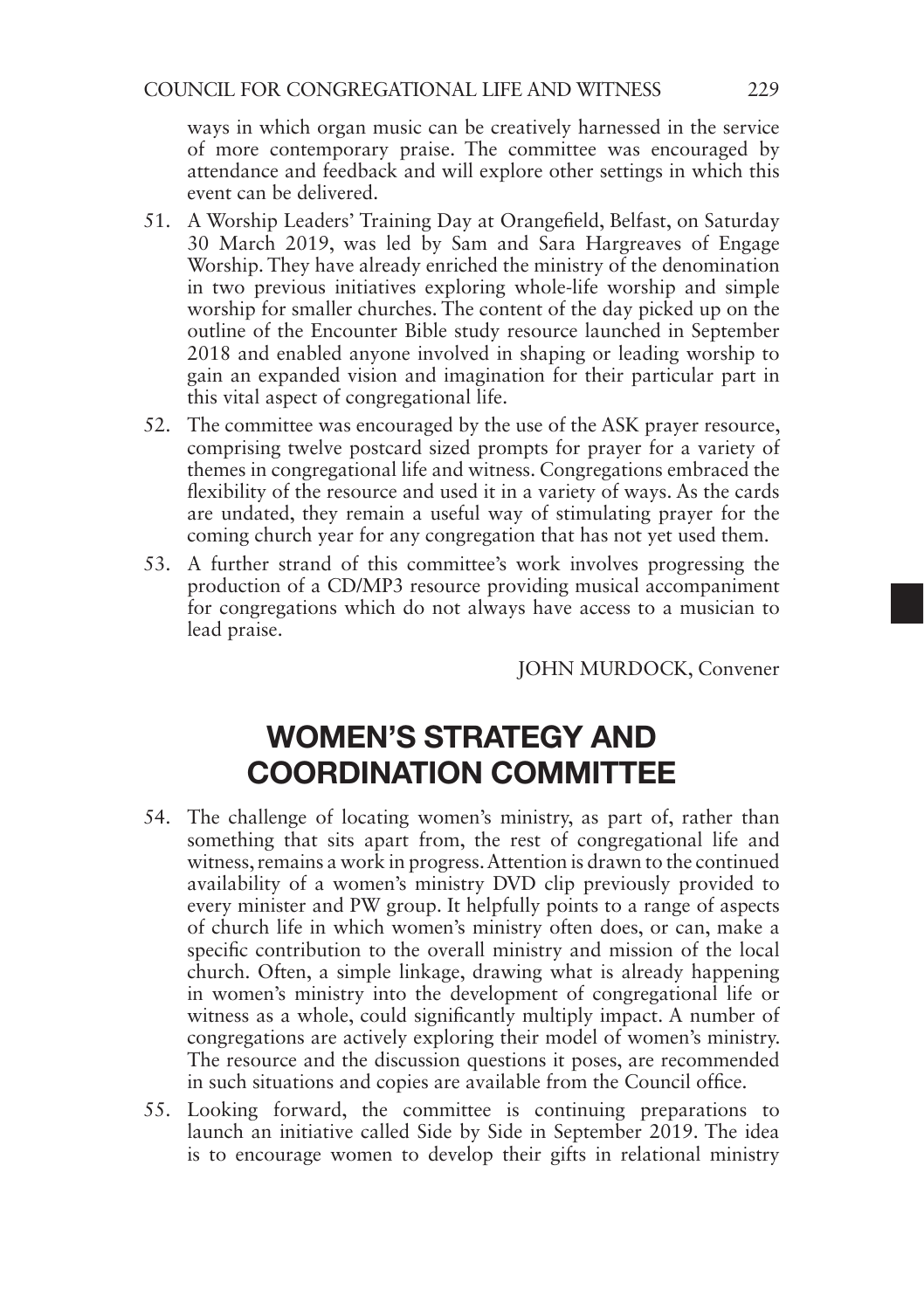and mission in a whole variety of areas of congregational life and witness, including discipleship, pastoral care, leadership development, intergenerational ministry, evangelism and prayer.

- 56. The initiative will be launched with a series of regional events in the autumn. Simple materials encouraging and equipping women to participate will also be produced. Presbyterian Women will also promote this theme, as appropriate, through its programming, publications and social media.
- 57. The Council welcomes how this initiative continues to develop the vision for women's ministry through Presbyterian Women as well as resourcing congregations where the PW Group is not the only, or primary, vehicle for this work. The opportunity for the theme to be outworked in a variety of ways, which reflect many of the core areas of congregational life and witness under the remit of the Council, is also helpful as progress continues towards an increasingly joined-up strategy.

### PRESBYTERIAN WOMEN

- 58. The Council continues to commend the particular contribution of Presbyterian Women in its work of resourcing women's ministry in congregations. Equally, the way in which it encourages prayer and raises funds for the mission of the Presbyterian Church in Ireland, through generous grants to the Council for Mission in Ireland and Council for Global Mission, remains significant and is appreciated.
- 59. This year, PW Forums in September 2018 and February 2019 brought vision and enthusiasm to those who attended in the areas of developing biblical principles for leadership and the practice of relational discipleship.
- 60. The Annual Meeting and Evening Celebration on Thursday 9 May 2019 saw guest speaker, Helen Warnock, Principal of Belfast Bible College, open up this year's PW theme, 'He restores my soul' (Psalm 23:3). Once again, both opportunities bring together women from across Ireland to worship and celebrate all that God is doing in their lives and through his church.
- 61. The theme of restoration is developed for use in women's ministry settings in congregations through the annual Inspirations resource. Once again, it contains a carefully crafted range of accessible devotional materials drawn from Scripture and a range of resource ideas around which to plan a varied and imaginative programme.
- 62. The *Wider World* magazine has been given a fresh, new look and continues to provide its readership with a range of PW news, ideas for women's ministry, interviews, challenging articles and mission updates. In another new development, the magazine will also be available in digital copy from June 2019. This is part of the ongoing development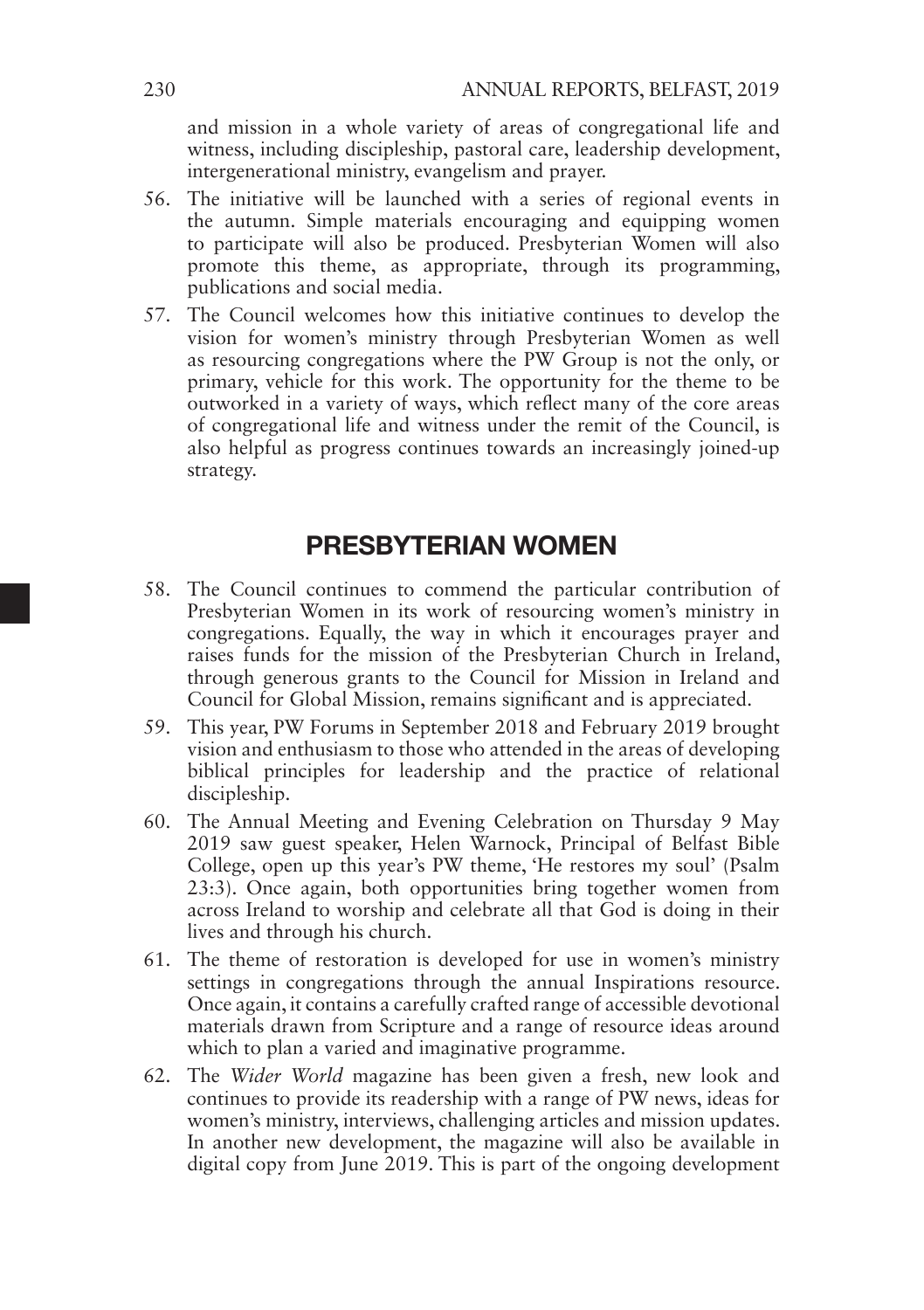of the use of a wider range of mediums of communication, including Facebook and Instagram, which have also proved effective.

- 63. In addition to the funds raised for the two mission councils, the home dimension of the 2019/20 PW Project will support the development of Council for Social Witness specialist services in Thompson House, Carlisle House and Gray's Court. The overseas aspect of the appeal will provide finance to produce Christian literature for women in the Arabic speaking world.
- 64. At the October 2018 meeting of the Council, a resolution was passed enabling PW LINK finances to be included and audited within presbytery accounts in line with requirements relating to Charity Commission legislation. The Council is grateful to the Financial Secretary's Department for its advice in this matter and to presbytery clerks and finance agents, as well as LINK finance agents, for their help in accommodating the new arrangements.

DAVID THOMPSON, Acting Convener

## YOUTH, CHILDREN'S AND FAMILY STRATEGY AND COORDINATION **COMMITTEE**

- 65. The committee has received and considered feedback from two focus groups held in June 2018 aimed at identifying congregational priorities in supporting and assisting the development of children's, youth and family ministry. Crucial areas identified include:
	- (a) Programming: how to make a rota system of leaders work effectively;
	- (b) Doctrine: teaching key truths of God's Word in such a way as to lay solid foundations for following Jesus in the real world:
	- (c) Covenant Family: Identifying how to resource congregations to encourage and enable family ministry;
	- (d) Pathways: helping congregations develop their vision for evangelistic and discipleship pathways for children and young people that incorporate the contributions of age-related organisations and programmes into the wider life and witness of the congregation.
- 66. These priorities will be important going forward in shaping the Council agenda in children's, youth and family ministry. Reflection has already begun in assessing how best to respond in practical ways.
- 67. A three-session programme for children's ministry, aimed specifically at reaching unchurched children, has been released. This project is being developed in conjunction with the Good Book Company around a series of books entitled, *Eric says thanks, Eric says please* and *Eric says*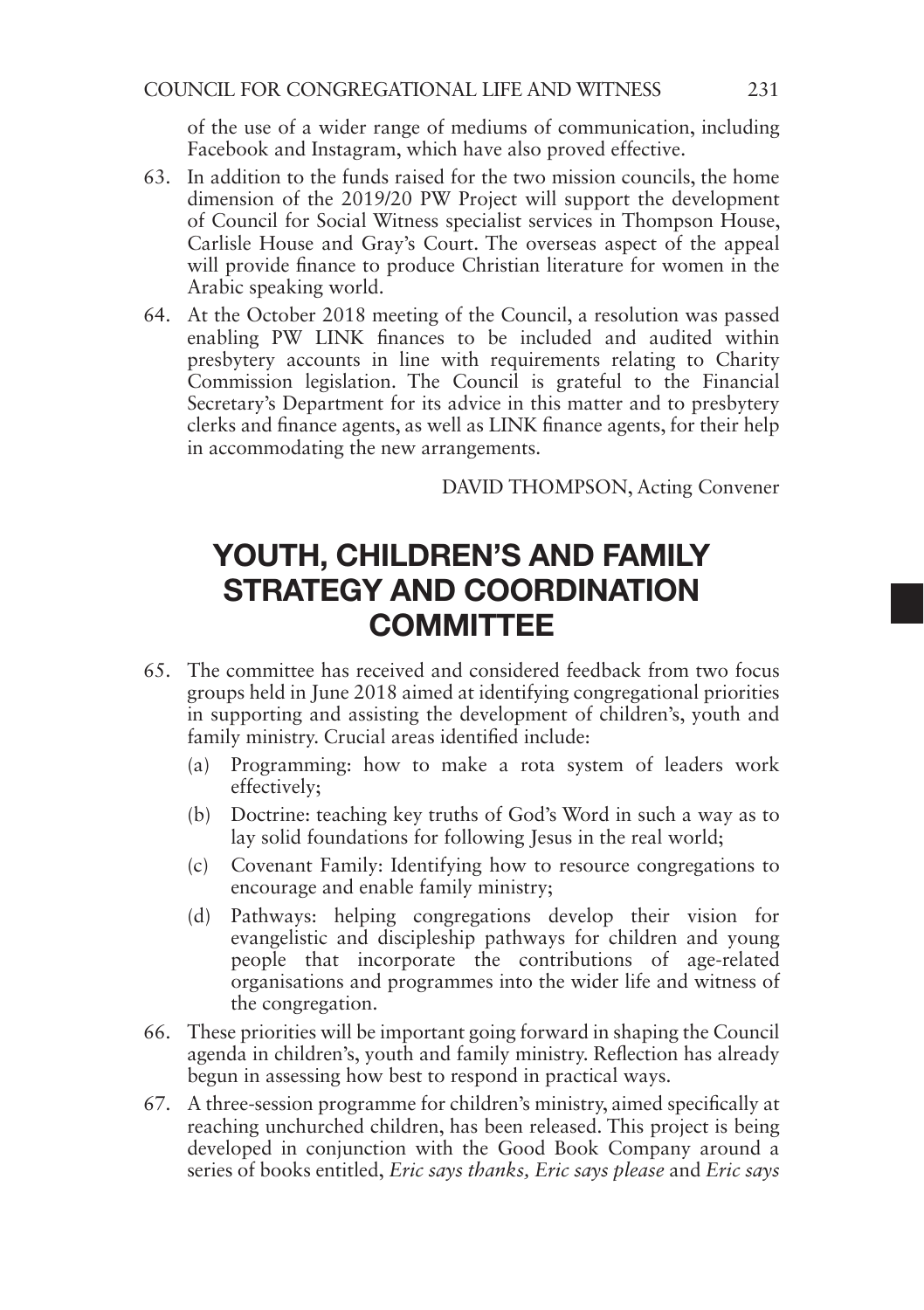*sorry*. Originally developed for use in the setting of school assemblies, the books move from familiar events in the everyday world of an unchurched boy, through the simple concepts of thank you, please and sorry, towards biblical truths of God as provider and sustainer, understanding prayer, and repentance and forgiveness. This dynamic is key in effectively engaging with a growing number of unchurched children for whom we can assume no knowledge of basic Christian truth. As such, the books and resources model an effective means of outreach to unchurched children that needs to become increasingly common practice in mission to the upcoming generation. The resources produced to accompany the books will prove helpful in a kids' club or Messy Church environment. The themes of thanks and sorry also lend themselves to use as stand-alone sessions at Harvest and Easter. These resources are available for free download from the PCI website.

- 68. In the area of family ministry, the committee has recognised the value of Care for the Family's Kitchen Table Project in equipping parents of primary school aged children to share faith in the home. A very successful Starting Strong evening was held in March 2019 in Assembly Buildings, which addressed the challenges and opportunities of expressing everyday faith in everyday ways in the family. It also drew particular attention to the Kitchen Table Project resources. The Council will continue to promote both the theme and resources going forward. It is notable that a comparable set of resources, specifically aimed at equipping parents of post primary aged children, is not readily available. Work has commenced on exploring a resource which will provide a way in which congregations can begin to address this deficit.
- 69. A resource to help congregations assess which of a variety of models of young adults' ministry might best suit their circumstances is forthcoming. Work is also underway to better communicate directly to young adults the range of opportunities available to them through PCI including developing their leadership, mission, service, courses and discipleship events. All of these opportunities are offered with a very strong emphasis upon the need to be a committed contributor to the ministry and mission of the local church.
- 70. An ongoing conversation with Youth Link NI is progressing to try to narrow an identified gap between its training provision and congregational needs.
- 71. Useful meetings have been held with representatives of both the Girls' Brigade and Boys' Brigade NI. Both organisations play a prominent part in children's and youth ministry in many PCI congregations. The Children's Development Officer continues to contribute to the writing of resources for use in Girls' Brigade companies. The possibility of partnering with Boys' Brigade on an event exploring specific ministry to boys, is being explored.
- 72. Events play a significant part in this aspect of the Council's output. Little Day Out, Kids' Big Day Out, MAD weekend and Youth Night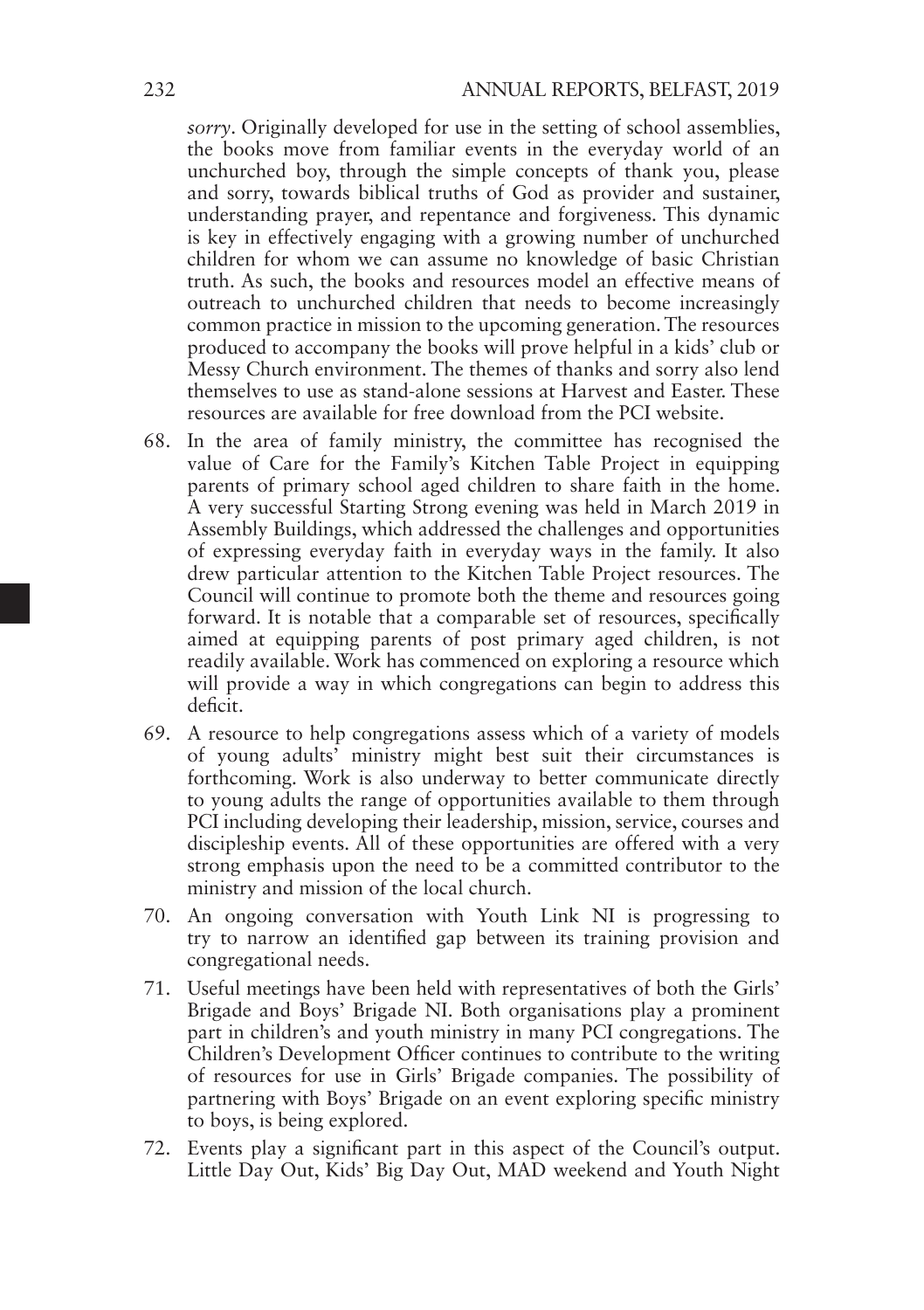continue to provide large scale, specialist ministry which supplements and builds upon the weekly work of congregations. Recent years have seen the development of suites of resources for use in congregations built around the themes developed at the events. This has proved popular for congregations, who have attended the events, by way of follow up, but the Council draws the attention of all congregations to an increasing bank of resources available from the PCI website that can provide ongoing material for children's and youth ministry leaders.

- 73. The Council ran two My Place gatherings in Drumreagh and Ballydown, stimulating thinking about inclusion of children with a variety of special needs in congregational life. Following two years of regional events, the next phase will involve capturing some simple top tips, drawn from the content, as an accessible guide to best practice.
- 74. A programme of round table gatherings for full time children's, youth and family workers continue to support those employed in this area in congregations. Discussion and feedback on a wide range of topics addressed also informs the Council of ongoing challenges on the ground.

SAM FINLAY, Convener

### EVENTS, TRAINING AND RESOURCES COORDINATION PANEL

- 75. The Events, Training and Resources Coordination Panel has initiated three important reviews. A review of payments to trainers, speakers and venues used in delivering events, has brought greater clarity and consistency to this area of budgeting. A review of the Children's and Youth Ministry courses will refresh publicity and refine and renew content as reported above under the Leadership Committee (paragraph 27). An events strategy and budget review is underway. It aims to bring greater clarity to the articulation of the purpose of events, allowing assessment of impact and effectiveness.
- 76. The Council keeps a careful eye on the number of congregations engaging with the programme and resources it provides. From March 2018 to April 2019, 380 out of 535 congregations had attended at least one Council-run programme, event or initiative. In addition, 230 congregations have purchased at least one core resource produced by the Council in the same period. Many congregations have engaged with the Council's output in multiple ways. These figures do not include the work of individual staff members with single congregations. This is an area of work Council is keen to develop and expand.
- 77. The Council is committed to running events relevant to congregations and their needs and producing high quality resources. Their unique value is that they are shaped by Irish Presbyterians for Irish Presbyterian congregations and so often prove a better fit than other events and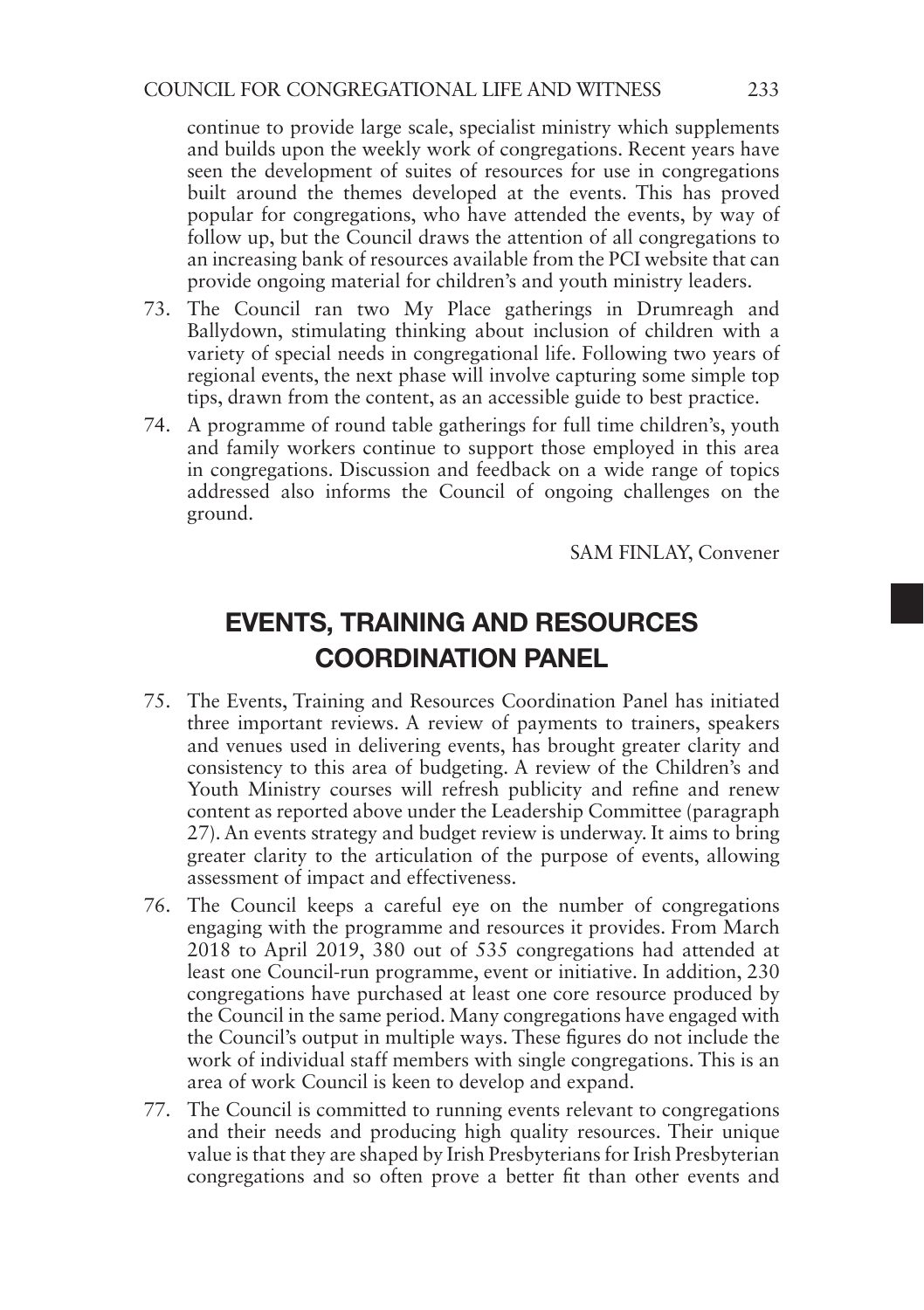resources derived in, and for, other ministry contexts. However, every output of the Council remains under constant scrutiny so as to avoid stagnation and failure to re-imagine, where necessary, what is done and how it is delivered.

#### ROSEMARY HAMILTON, Convener

### BAPTISM RESOURCE TASK GROUP

- 78. This task group was set up at the October 2018 meeting of the Council. It has been commissioned with bringing forward a new suite of resources for a key moment in congregational life in which the parents are bringing infants for baptism, or adults are being baptised on profession of faith.
- 79. The February 2019 meeting of the Council discussed the task group's initial report and agreed the following outline be developed:

#### Core content

80. A DVD clip explaining the Presbyterian understanding of baptism in a positive tone. This to be accompanied by a short leaflet with the same basic content.

Additional content to offer frameworks for stimulating five particular discussions:

- between minister and parents requesting baptism for their children;
- between minister and an adult requesting baptism;
- in kirk sessions, facilitating a better understanding of baptism;
- in the congregational setting of a baptism service guiding the congregation (and particularly other children present) through what is happening;
- among young people, facilitating a better understanding of God's grace at work in covenant families and in infant baptism.
- 81. The task group aims to complete its work by August 2020.

GARETH McFADDEN, Convener

### CHURCH MEMBERSHIP RESOURCE TASK GROUP

82. This task group was also set up at the October 2018 meeting of the Council which also included initial discussion of what is needed in this area. Addressing the opportunity of receiving new church members represents a key moment in church life. The need for a new resource arises from a number of angles. In terms of evangelism, reception as a full church member is a key moment in integrating those who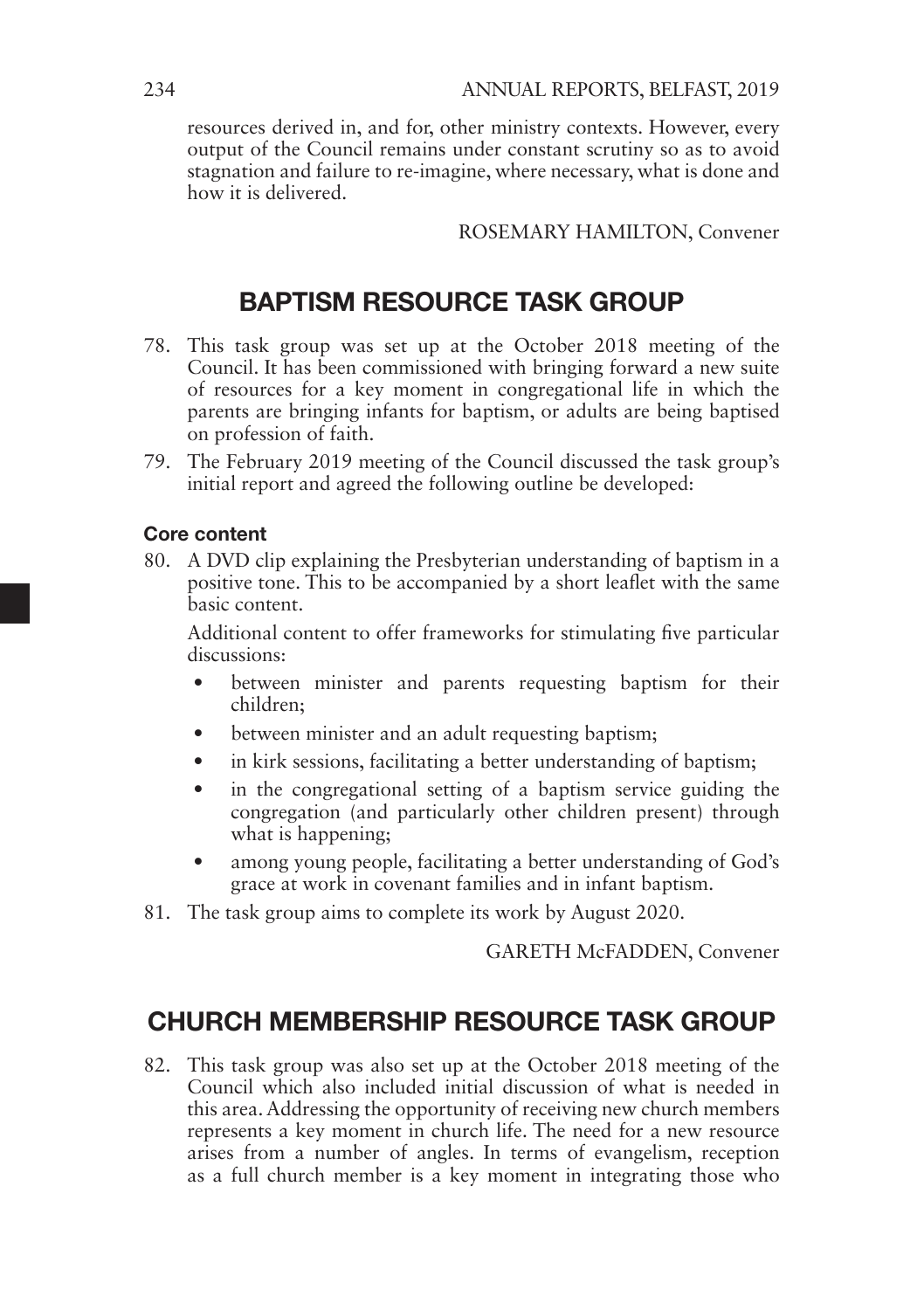have come to faith into the wider body of the church. In the area of discipleship, there is a clear message to be reinforced that discipleship can only take place in the context of the body of Christ and not as an individual journey. As young people progress through youth ministry, the importance of church membership also needs to be clearly explained in terms of personal ownership of following Christ, commitment to the body of Christ and the appreciation of the support it provides by way of Christian community.

83. The February 2019 meeting of the Council discussed the task group's initial report and agreed the following outline be developed.

#### Format

- Four sessions of 60-90 minutes.
- Simple discussion starter on session theme.
- Bible passage introducing the theme of the session.
- DVD clip of a story on the theme which opens up story-sharing by participants.
- DVD clip which carries the weight of introducing, in summary, the main teaching points of each session.
- Interactive written material which adds more content to the main teaching points.
- Closing section which aids personal reflection by participants and offers a short prayer for use in the group or individually.

#### Content (working titles)

- Believing: Providing a summary of core Christian beliefs that are drawn from vows made by those admitted to the Lord's Table.
- Sharing: Explaining what it means to participate in the sacrament of the Lord's Supper.
- Living: Emphasising the ongoing journey of following Jesus, including commitment, challenge, change, rhythms of devotion and witness.
- Belonging: Emphasising the privileges and responsibilities of being a full church member, including worshipping, learning, serving, giving, and deciding together.
- 84. This Task Group also aims to complete its work by August 2020.

WILLIAM HENRY, Convener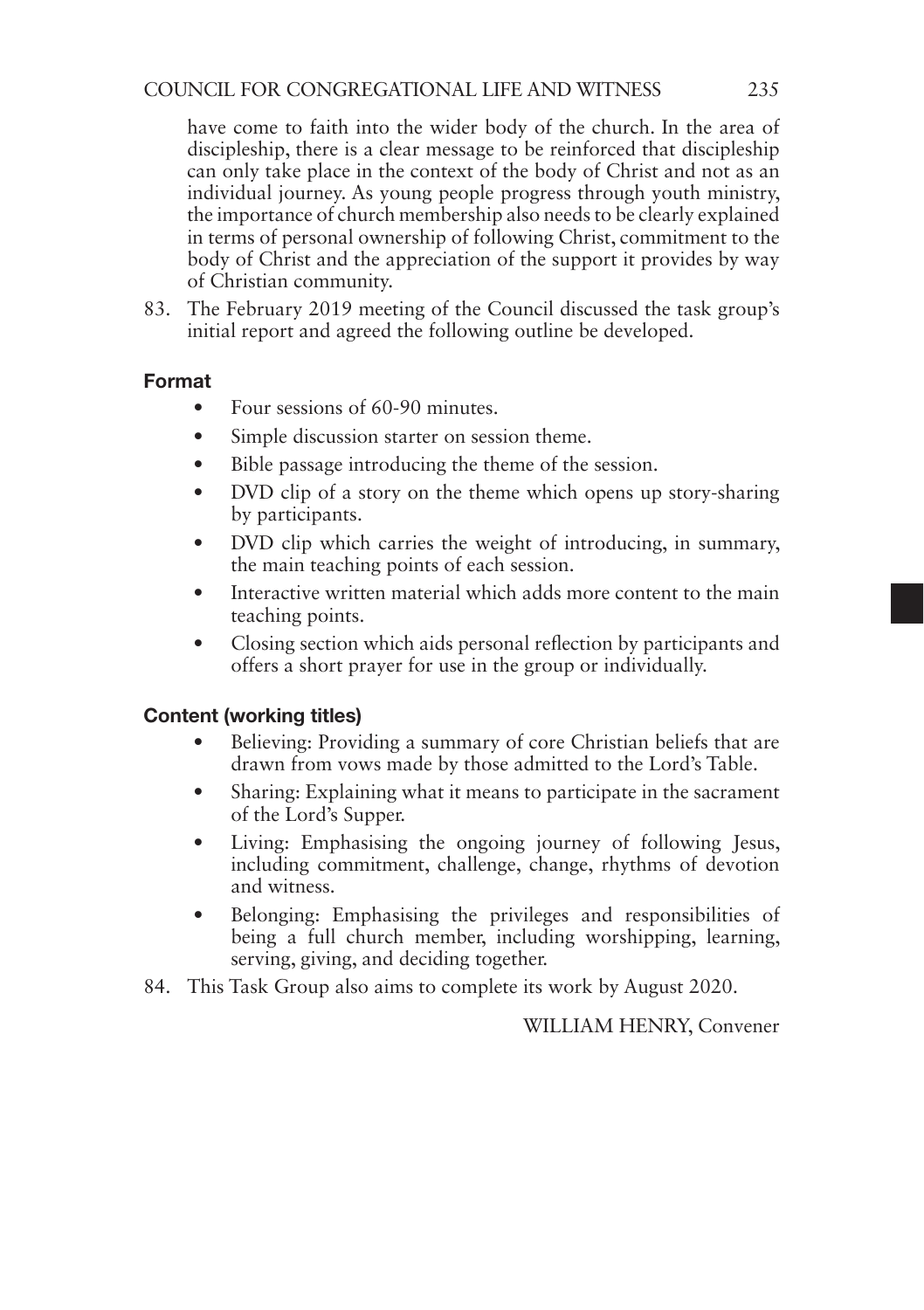### EVANGELISTIC AND DISCIPLESHIP PATHWAYS TASK GROUP

- 85. This task group was commissioned at the October 2018 meeting of the Council. The pathways by which congregations are seeking to reach others and accompany them on a journey towards faith in Christ and a lifetime of following him, is something that often needs to be approached with greater focus, clarity, flexibility and intentionality. There are at least four aspects to consider:
	- How is the congregation 'journeying out' in mission? How are we going to reach others who no longer come to us?
	- How is the congregation helping people in 'journeying in' from evangelism to church life?
	- How is the congregation helping people in 'journeying on' in discipleship for growth and major life transitions?
	- How do we help congregations ask if they are 'journeying fruitfully'? Is there intentionality about activities? Are there gaps in the pathways highlighted above? Is there connectedness between various organisations and activities? Do they need to downsize the amount of activities to avoid duplication and better focus on priorities? How are congregations actively accompanying individuals on their evangelistic and discipleship journeys?
- 86. An initial task group meeting has grappled with these issues and begun to consider options of what kind of resource may be of use to congregations. Once again, this task group aims to complete its work by August 2020.

#### JONATHAN MOXEN, Convener

#### Developing congregational use of social media

87. A task group, which emerged from a Youth Assembly presentation and resolution to the General Assembly in 2017, completed its work in October 2018, and has been thanked and discharged. The importance of this aspect of congregational life and witness has been highlighted and actively promoted. A dedicated page on the PCI website has been established and one hundred free copies of the book *Church Online* by Laura Treener, made available to congregations.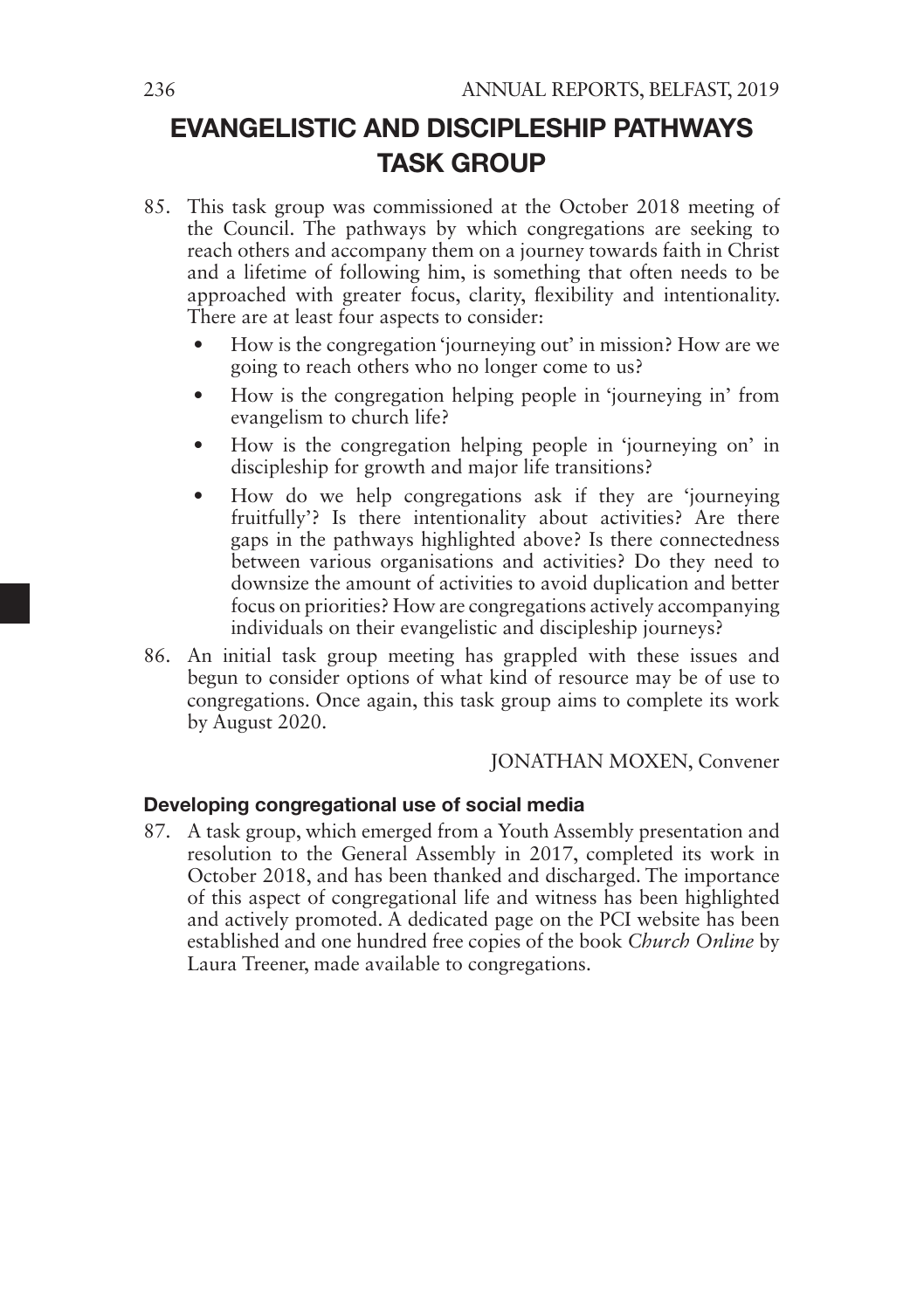#### Presbytery partnerships

- 88. The Council is glad to report progress in the planning and delivery of four specific training nights in conjunction with presbyteries in 2018/19. These have included:
	- Ards Presbytery with a wide-ranging focus on discipleship in church life;
	- Iveagh Presbytery with a range of seminar options on small groups, men's ministry and youth ministry;
	- Carrickfergus Presbytery with a particular focus on outreach;
	- East Belfast Presbytery with a focus on missional leadership in changing times for the urban church.
- 89. In every case, each presbytery has shaped the agenda of the evenings to address the particular priorities they identify as most important. Council staff have provided programming advice, publicity and personnel in delivery. The impact of each evening has been multiplied by inviting other key leaders from congregations to join ministers and representative elders. Congregations have the opportunity to discuss together the material delivered and think about how best it fits in their ministry setting.
- 90. The Council is excited by the potential of this growing partnership with presbyteries. Already dates have been set for similar evenings in Coleraine and Limavady, Route, Templepatrick and Newry presbyteries in 2019/20. Details for a further event in Derry and Donegal Presbytery are under discussion and the Council Secretary accepted an invitation to engage with members of Dublin & Munster Presbytery to assess how best the Council can offer support and equipping across the vast geographical area covered by its congregational spread.

#### Transitioning to a more streamlined structure of committees, panels and task groups

- 91. In 2017/18, the Council worked through a careful and consultative process designed to streamline its structure of committees, panels and task groups. Having sought the approval and support of the General Council and General Assembly for the proposal which emerged, a new structure will come into place from June 2019. By way of brief summary of what has been fully discussed and finally agreed, the new structure will see the following basic re-arrangement of direction and delivery of the remit.
	- A Congregational Life Committee overseeing the development of the areas of leadership, discipleship, worship, pastoral life and prayer.
	- A Congregational Witness Committee overseeing the development of the areas of evangelism, community witness, good relations and global mission involvement.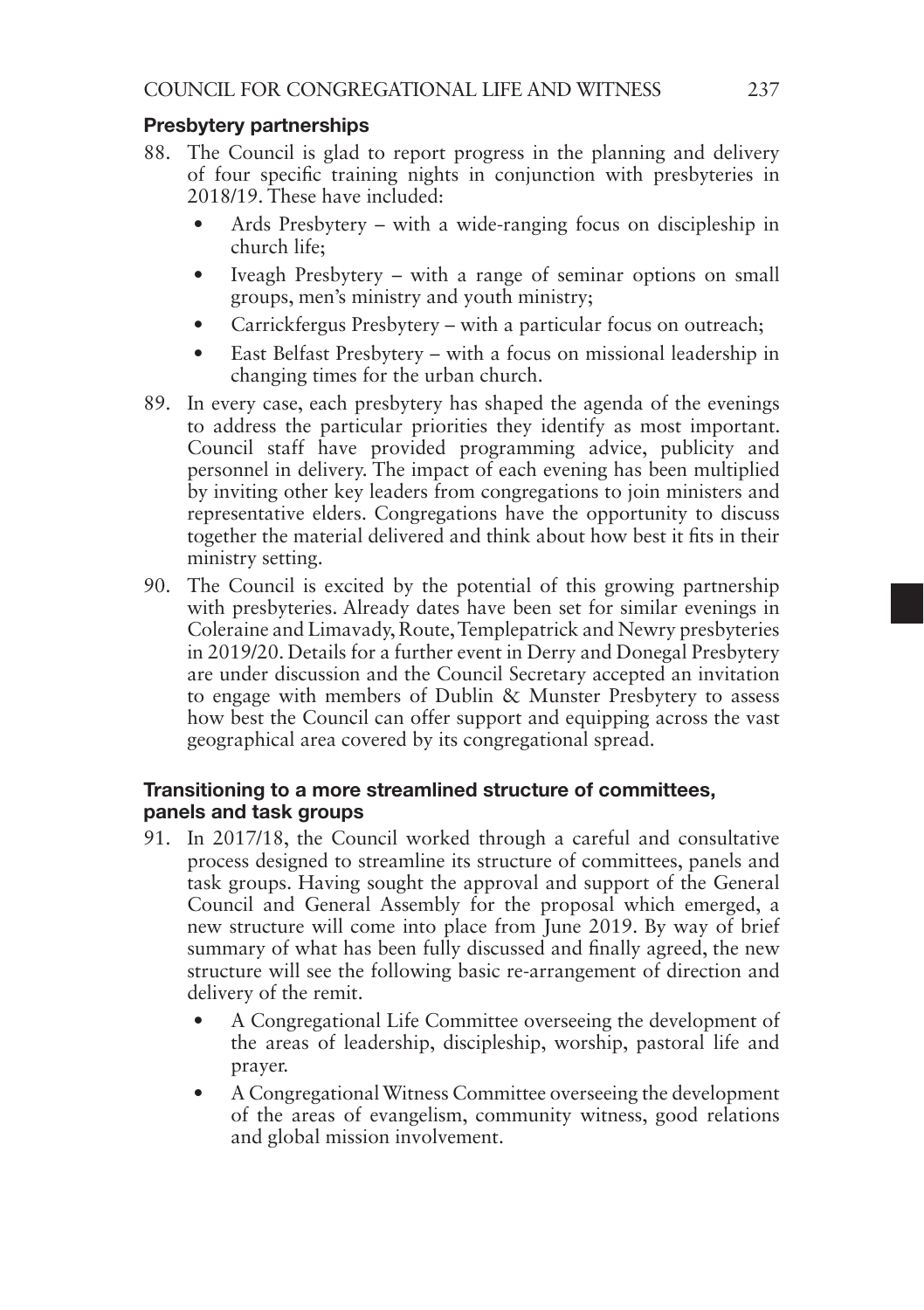- A Programme, Finance and Coordination Committee which will receive recommendations from the other two Committees (with additional input from the Children, Youth and Family Strategy Panel and Women's Ministry Strategy Panel) and prepare budgeted options for consideration by the Council.
- Children, Youth & Family Strategy Panel and a Women's Ministry Strategy Panel offering age and gender specific input.
- The Council as the final decision making body (under the General Assembly) receiving options for ongoing agendas and establishing priorities.
- Time-limited task groups drawn together to work with staff to deliver major pieces of work.
- 92. Existing committees and panels have already been transitioning towards these new arrangements by compiling the work they have completed, considering what ongoing work remains to be finished and capturing what anticipated work needs to be transmitted for the consideration of the new committees. This careful preparation and clarity will aid a smooth transition.
- 93. The Council is grateful to conveners and all who have contributed to the progress of the work up to this point and expresses its thanks for their commitment.

### Looking for fruitfulness

- 94. Since the Council's inception in January 2015, each of the core areas of its remit have gained significant momentum through a very intentional means of resourcing congregations, developed around the following framework:
	- Envisioning presenting possibilities and painting pictures of different ways of doing things.
	- Equipping providing resources and training directly to congregations and/or upskilling key leaders to develop effective practices of ministry and mission in the local congregation.
	- Enabling journeying with individual congregations as they work out and work towards, realising their vision.
	- Events supplementing local congregational ministry and mission with larger scale events of the kind which require specialist input.
- 95. At its February 2019 meeting, the Council reflected on the following snapshot of big picture developments in support of core areas of congregational life and witness within the last four years.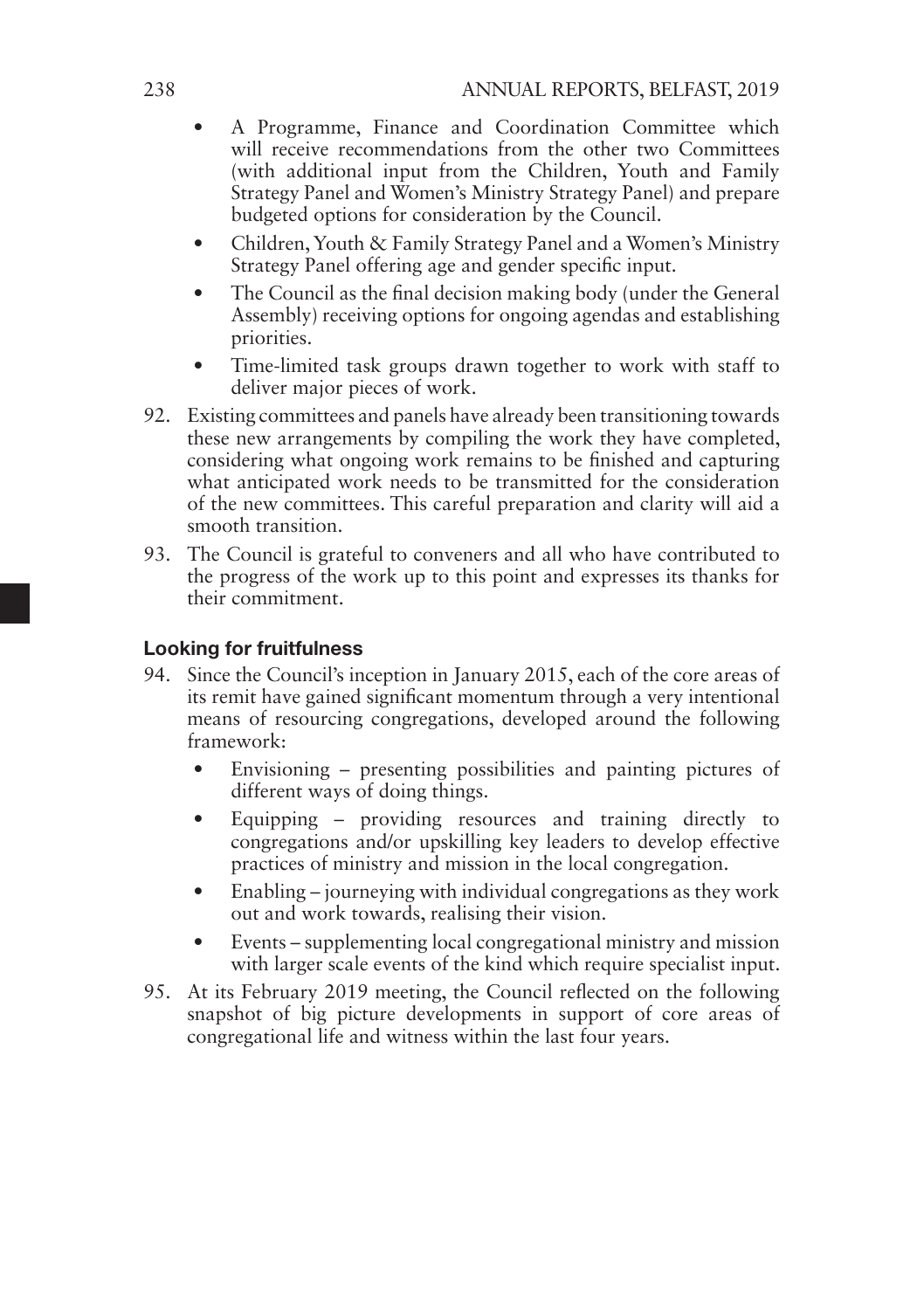| Area of remit | Envision: 'Big idea'                                                                                          | <b>Equip: Resources</b><br>available                                                                  | more directly with<br>congregations<br>Enable: Work | Events: Major one-off or annual<br>initiatives                                                                                                       |
|---------------|---------------------------------------------------------------------------------------------------------------|-------------------------------------------------------------------------------------------------------|-----------------------------------------------------|------------------------------------------------------------------------------------------------------------------------------------------------------|
| Discipleship  | 12 (Small Group)<br>Discipleshaping<br>5000 (Worship)<br>3 (Relational)<br>72 (Service)<br>Settings<br>Church | discipleship resources<br>Essentials DVD Bible<br>Mentoring DVD clip<br>Proximity relational<br>study | Disciple Makers'<br>Network                         | Discipleshaping Preaching<br>Transform (young adults'<br>Discipleshaping Worship<br>Discipleshaping Church<br>discipleship overnight)<br>Conferences |
| Pastoral Life | Pastoral Life Triangle<br>Core (Scripture)<br>Community<br>Care                                               | Pastoral Triangle DVD<br>clips                                                                        | Presbytery-based<br>training                        |                                                                                                                                                      |
| Leadership    | Shared leadership and<br>more collaborative<br>decision-making                                                | Valuable Leadership<br>Session resources<br>Elders' and Kirk<br><b>DVD</b> clips                      | Elders' training                                    | Emerge:Developing younger<br>Intern Scheme<br>eaders                                                                                                 |
| Outreach      | Relationship<br>Community<br>Encounter<br>Share                                                               | Inside Out DVD Bible<br>Share DVD resource*<br>Vision for Society<br>study resource*                  |                                                     | Share regional events (Andy Frost)<br>Overflow conference (Dave Male)<br>Reach conference                                                            |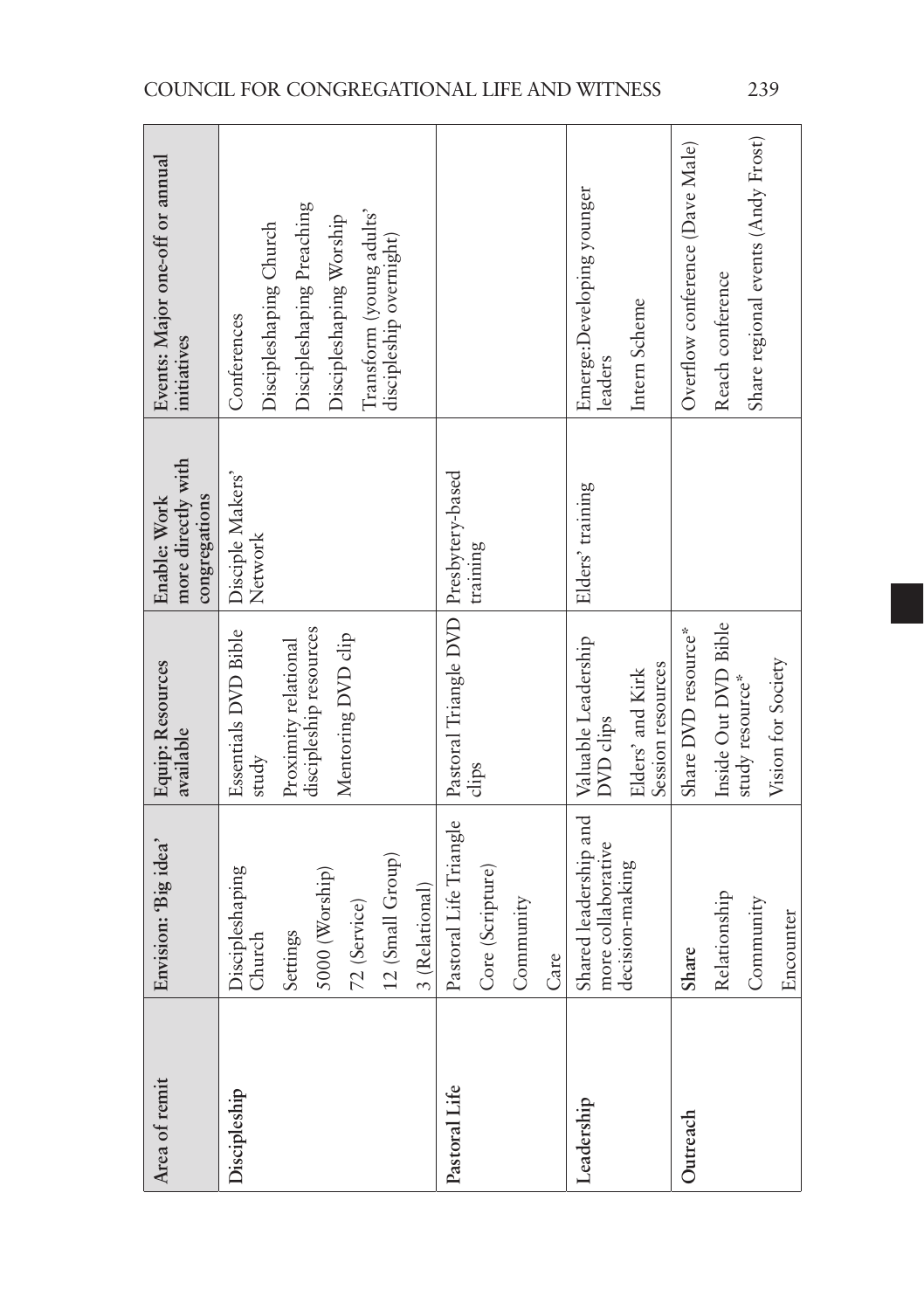| Area of remit                                                     | Envision: 'Big idea'                                                                                                     | <b>Equip: Resources</b><br>available                                                        | more directly with<br>congregations<br>Enable: Work | Events: Major one-off or annual<br>initiatives                            |
|-------------------------------------------------------------------|--------------------------------------------------------------------------------------------------------------------------|---------------------------------------------------------------------------------------------|-----------------------------------------------------|---------------------------------------------------------------------------|
| Worship                                                           | Appreciate<br>Participate<br>Anticipate<br>Encounter                                                                     | Encounter DVD Bible<br>study material                                                       |                                                     | Organ in Contemporary Worship<br>Worship leaders' training event<br>event |
| Involvement in Global   Go Deep, Go Wide<br>Mission   initiative* | Deep - 'Live' link with<br>a person, place or<br>Global disciples<br>denominational<br>opportunities<br>project<br>Wide- | prayer materials*<br>Partnership and<br>DVD clip*                                           |                                                     |                                                                           |
| Congregational<br>Prayer                                          |                                                                                                                          | Fruitful Congregations<br>ASK prayer cards<br>Prayer Journeys<br>People of God              |                                                     |                                                                           |
| Family ministry                                                   | covenant theology<br>Close to Home<br>Contemporary<br>expression of                                                      | Kitchen Table Project<br>Close to Home DVD<br>(Care for the Family)<br>Bible study material | Regional training                                   | Close to Home launch evening<br>Starting Strong evening                   |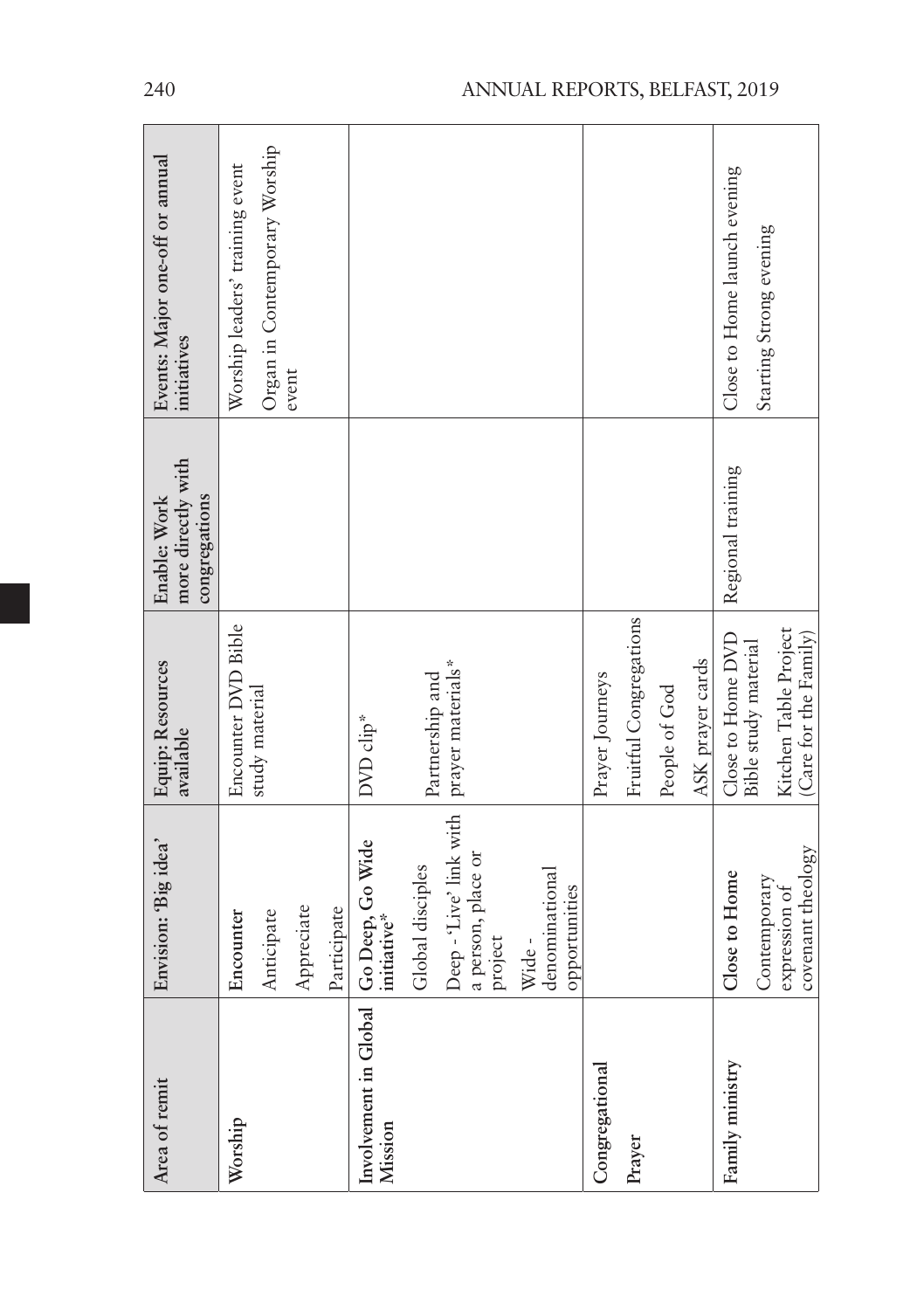| Area of remit                       | Envision: 'Big idea' | <b>Equip: Resources</b><br>available                                                                                                                                                  | more directly with<br>congregations<br>Enable: Work | Events: Major one-off or annual<br>initiatives      |
|-------------------------------------|----------------------|---------------------------------------------------------------------------------------------------------------------------------------------------------------------------------------|-----------------------------------------------------|-----------------------------------------------------|
| Children's ministry                 |                      | Children's ministry<br>morning children's<br>Models of Sunday<br>ministry resource<br>basics DVD clips<br>Schools ministry<br>ERIC resources<br>Toddler group<br>resource<br>resource | Regional training                                   | Kids' Big Day Out<br>Little Day Out                 |
| Youth and Young<br>Adults' ministry |                      | Youth ministry basics<br>Youth Fellowship<br>Models of Young<br>Adult's ministry<br>DVD clips<br>resource *<br>resources                                                              | Regional training                                   | Youth Assembly<br>MAD weekend<br>Youth Night        |
| Women's ministry                    |                      | Side by Side initiative* Concept literature and   Regional events*<br>DVD clip*                                                                                                       |                                                     | PW events & women's ministry<br>celebration evening |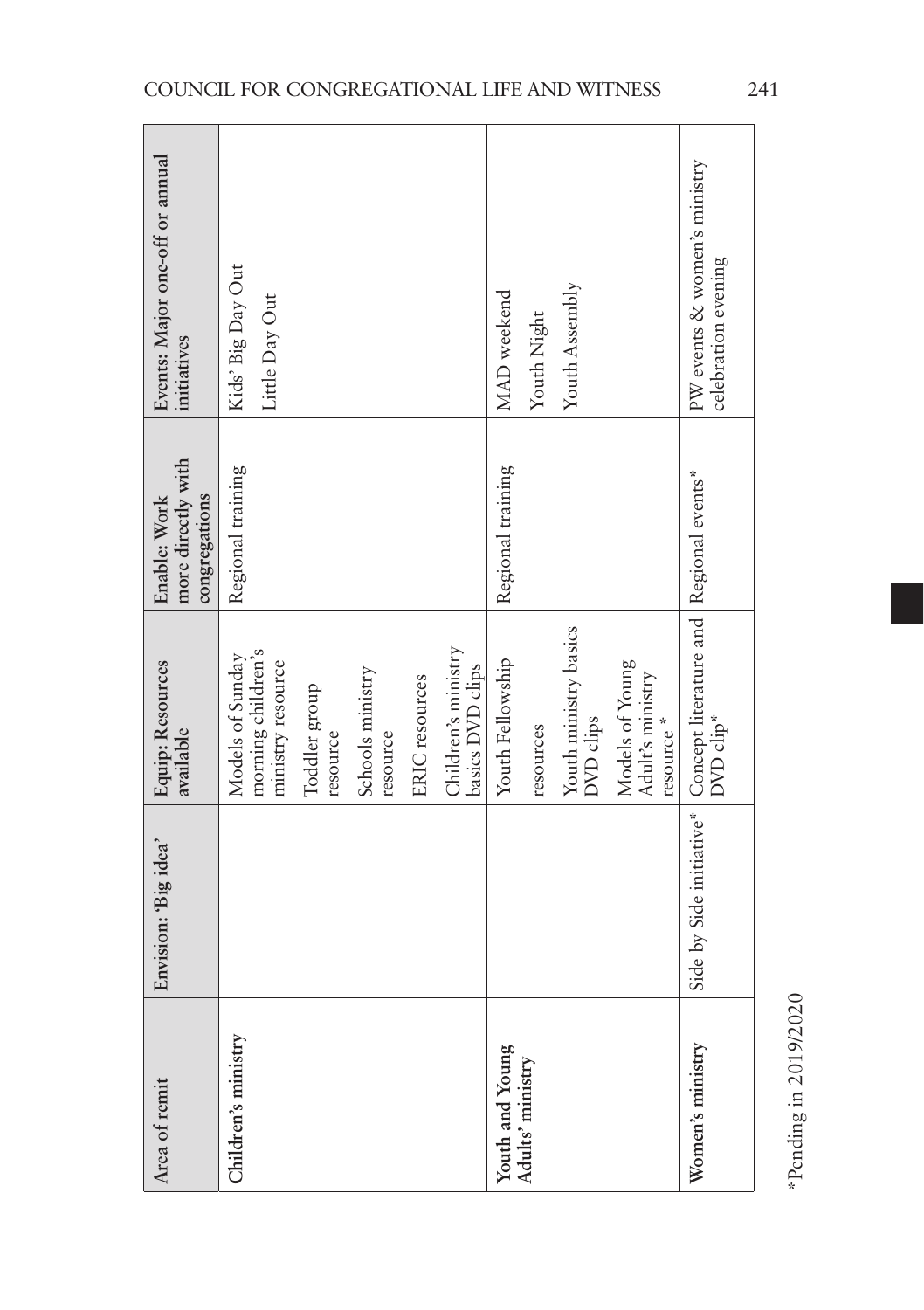- 96. It should be noted that beneath and beyond what is listed above, is a wealth of other work including staff enabling individual congregations.
- 97. Council members were encouraged by what God has grown and trust members of the General Assembly will be as well. In keeping with the Council's theme of fruitful congregations, what is reflected above is the result of careful tending, planting and pruning. Not every area of the vineyard is cultivated in the same way. Season by season, some areas exhibit rapid growth, others show signs of stagnation. In still other aspects of the Council's work, we labour not quite knowing what God is doing in the moment. Some parts require further, patient, ripening. Others display early signs of a first fruits.

#### Good ground in which to plant

98. The preparation for transition to a more streamlined structure is important because it should be anticipated that the period from June 2019 to June 2020 will be dominated by warming up the new committees and panels, as well as the Council, to function to deliver their particular parts of the jigsaw in a coordinated way. However, from experience and feedback gathered over the last number of years, the following programme of anticipated major events, in various areas of the Council's remit, has been approved for 2019/20:

Leadership

- A maximum of two elders' regional training events
- Emerge: Developing Leaders' programme
- Children's and Youth Ministry courses
- A maximum of three regional training events in a variety of formats to encompass elements of children's, youth and young adults' ministry

Pastoral Care

- A maximum of two Pastoral Care regional training events
- PCI Family Holiday

Worship

- Consideration of another regional Organ in Contemporary Worship event
- Consideration of another worship leader's training event Discipleship
- One Disciple Makers' Network programme

**Outreach** 

- Programme of Summer Outreach Teams (maximum 12) Global Mission Involvement
- Consideration of one overseas team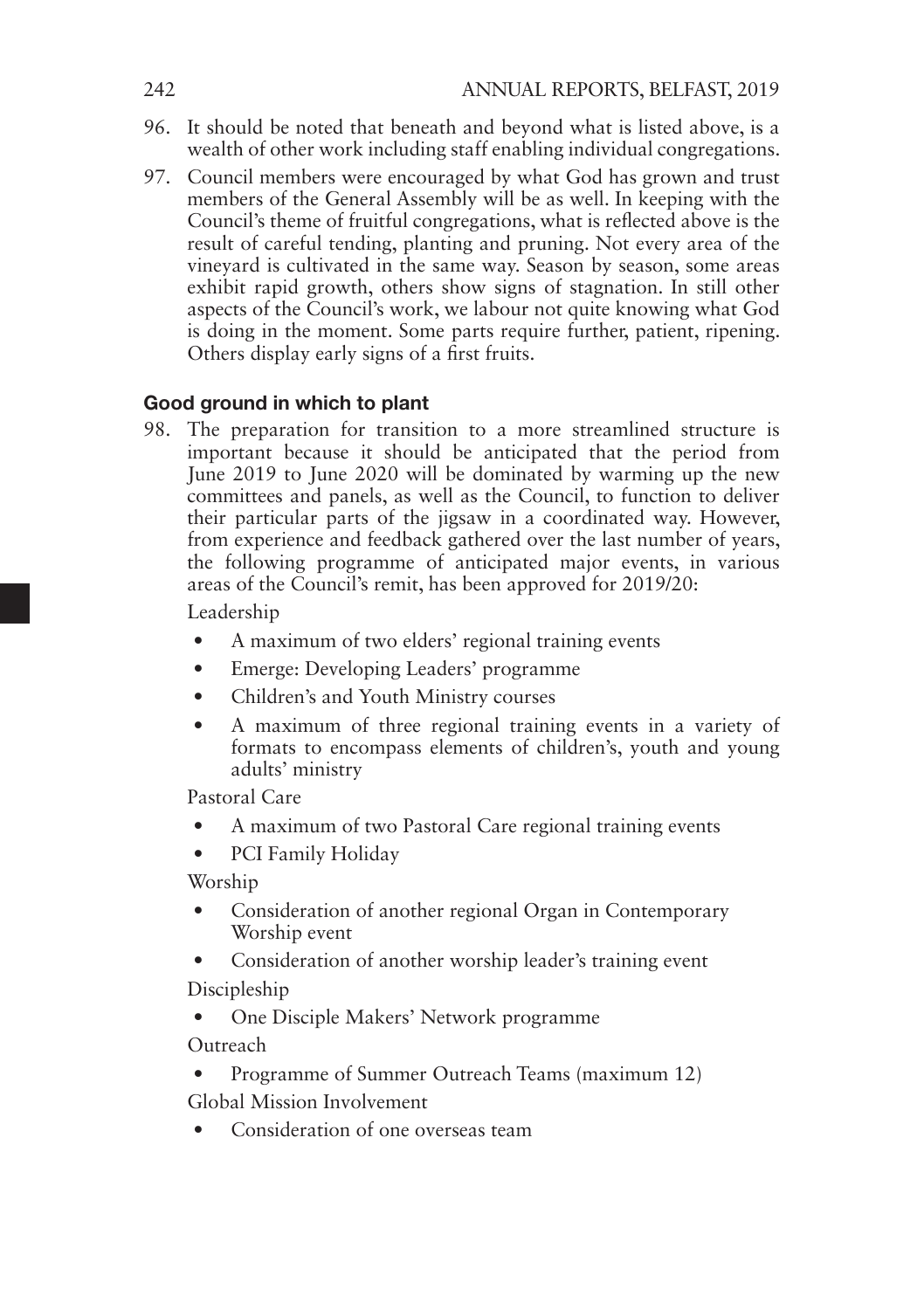Youth Ministry

- MAD weekend
- Youth Night

Children's Ministry

- Kids' Big Day Out (primary school aged children)
- Consideration of one Little Day Out or similar event (toddlers)

Young Adults' Ministry

- PCI Intern Scheme
- Transform (discipleship event)

Full-time Children's, Youth and Family Workers

- Full-time Children's, Youth and Family Workers' Round Tables (maximum 3)
- Annual retreat

Women's Ministry

Side by Side regional events (maximum 5)

Equip Presbytery Evenings

- Maximum of five on themes decided by presbytery
- A bespoke response to equipping in the Dublin and Munster Presbytery in response to its particular geographical challenges

Two major denominational conference programmes (delivered in Assembly Buildings, Belfast, or regionally)

- Building the community life of the church.
- Bolstering the outward face of the church.
- 99. In transitioning to a more streamlined structure, the Council aims to continue to grow its work on the good ground already established. The new arrangements offer significant potential in increasing accountability, responsiveness to the expressed needs of congregations, more strategic budgeting and coordination of a wide remit both within the Council and with other Councils of the General Assembly.
- 100. The challenge will remain to be attentive to the leading of God's Spirit, discerning what he is doing among us, and being courageous in taking the kind of decisions that, in any given season, prioritises, and is willing to cease doing things as well as commence new initiatives.

#### The ongoing challenge of effectively communicating with congregations

101. The Council continues to struggle with the challenge of communicating effectively with the congregations it is charged with supporting in their work. There is an ongoing struggle to keep key events and resources before the church. There has been some improvement in this area, and the introduction of a system in which every congregation has a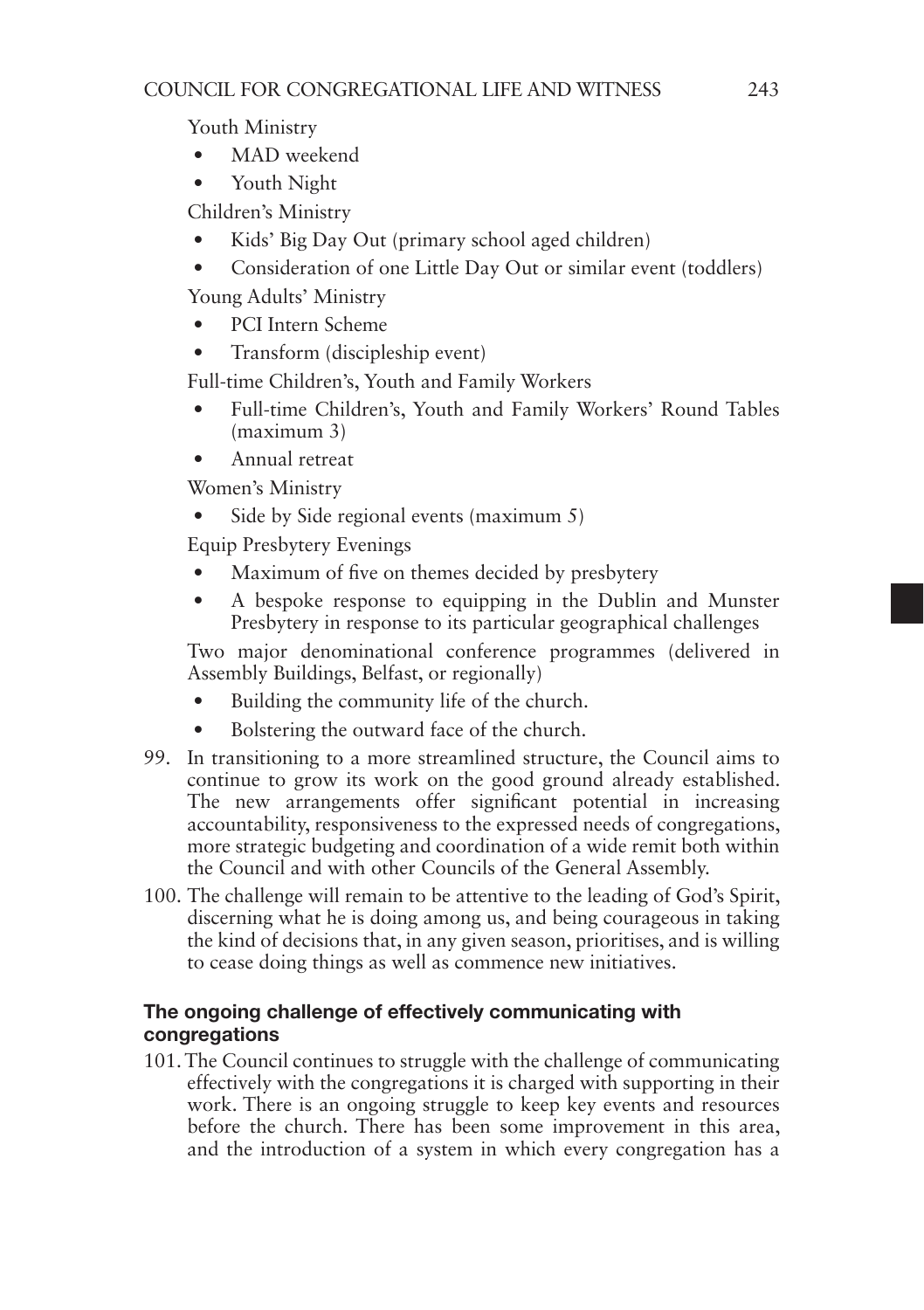named person, in addition to the minister, dedicated to receiving and disseminating communications, is eagerly awaited. However, more remains to be done in developing existing mediums of communication and making the most of new possibilities.

- 102. Oversight of developing effective mediums of communication between councils and congregations and their members is the responsibility of the General Council. The Council for Congregational Life and Witness at its February meeting discussed this matter and recognised that there was still need for significant improvement in these areas. The work of the Council was suffering because of this, and some congregations were having difficulties in accessing online resources. The Council has expressed its view that there needs to be improvements in PCI's website and social media platforms. The Council welcomes steps taken by the Support Services Committee to address these issues, but reiterates the urgent need for progress.
- 103. One way of improving the publicity and communication of Council resources and events, that has already been pursued, is the recruitment of a Communications Intern. Their particular contribution would be in the gathering and production of content to be shared on social media. A post has been advertised commencing in September 2019. It is hoped that a suitable intern can be recruited. This is a one-year volunteer post, on an expenses only basis. It is envisaged that the Intern will work mainly within the Council for Congregational Life and Witness and in conjunction with the Creative Production Department, although their expertise will also be available to other Councils.

#### Three other particular areas requiring further consideration

104. The Small and Fruitful initiative has been significant in helping identify the nature and capacity of the majority of congregations served by the Council. At its February meeting, the Council discussed what a next phase to the regional events in 2018, at which Karl Vaters was guest speaker, should involve. The feedback was inconclusive. However, this year has seen the opportunity to develop the theme and some basic material in a number of congregations, with a group of ministers and in the East Belfast Presbytery event referred to in paragraph 87. In every case, the material offered a stimulus for significant discussion, particularly among congregations who are experiencing transition from being a medium-sized to a small congregation. A number of helpful concrete steps about how to navigate such change, while retaining a focus on fruitfulness rather than being paralysed by fear, are beginning to emerge. They may form an important future conversation within congregations and with the Council for Mission in Ireland and Linkage Commission.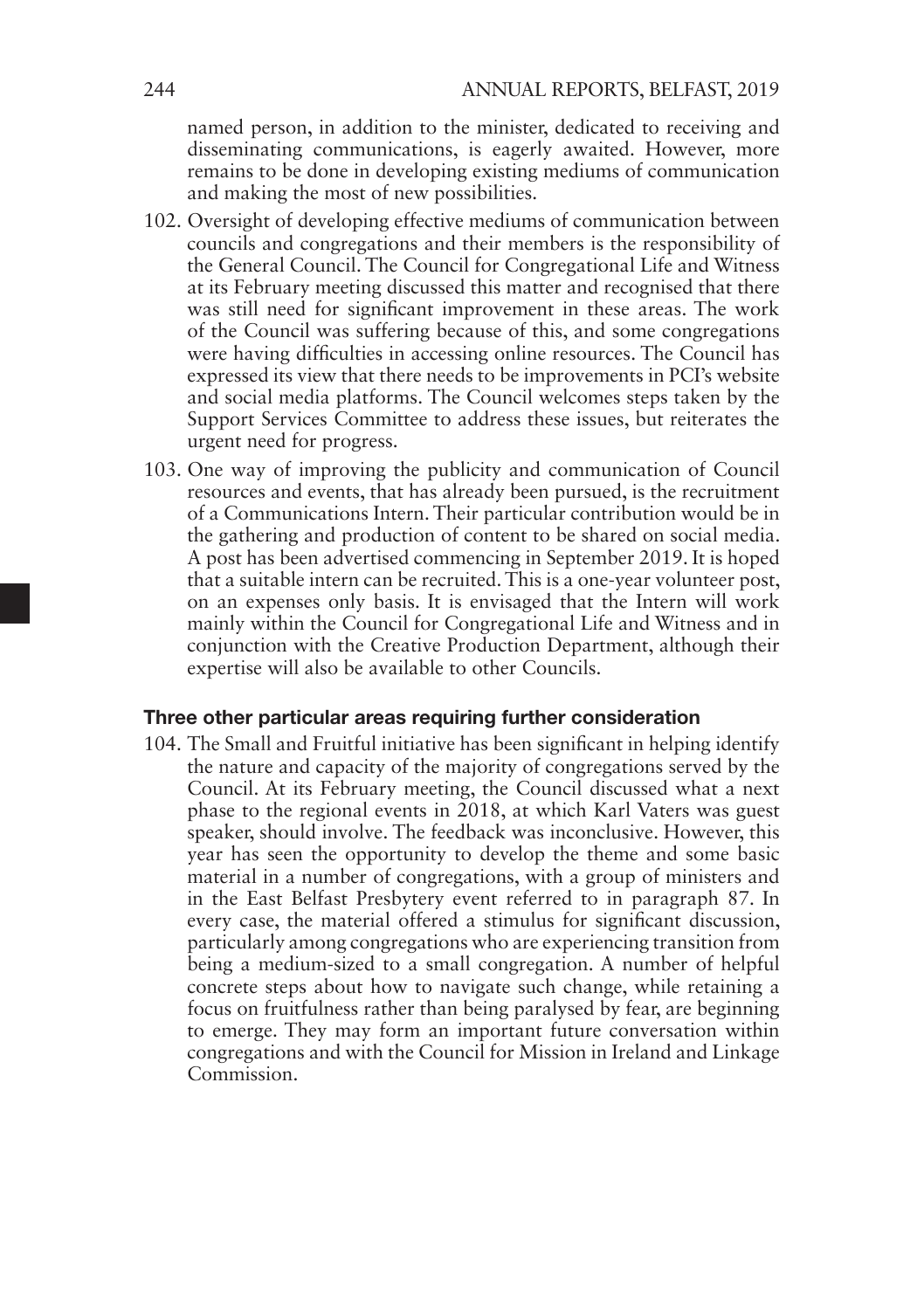- 105. Last year's report highlighted the opportunity for congregations to invite Council development officers to come and work with their kirk session or other key leaders to train, share ideas, facilitate and stimulate conversations about any area of the Council's remit. Since then, there has been an encouraging upturn in congregations requesting this kind of support. One reason this particular strand of the work is increasingly important is that the challenge of time-poverty makes it more difficult for members to attend events outside the normal rhythms of congregational activities. The Council has more work to do in publicising these possibilities of working directly in the local congregation and finding an appropriate balance between this way of equipping, and regional and church wide conferencing and training.
- 106. In 2016, the General Assembly approved a framework for partnership work with other organisations. This has proved helpful in setting parameters for engaging in conversation, assessing approaches from others and proactively identifying opportunities. It is noticeable that the nature of such partnerships is changing from engaging in formal, ongoing relationships, to time limited, project centred collaboration. This greater nimbleness and flexibility is to be welcomed. It will be helpful for the Council to reflect further on the particular areas in which others may provide specialisms to supplement its work.

#### Fruitfulness in depth and breadth

- 107. It is never an easy thing to measure spiritual fruitfulness. However, Scripture gives evidence that it shows itself in both depth and growth.
- 108. Paul, writing to the congregations in Galatia, spoke of the need for a growing depth in their congregational life expressed in love, joy, peace, patience, kindness, goodness, faithfulness, gentleness and self-control (Galatians 5:22-23). Let us pray and persevere for the building of such community in our congregational life together.
- 109. Reporting to congregations in Colossae, Paul also delights to tell them of a growing breadth to the gospel's reach – that, 'all over the world this gospel is bearing fruit and growing' (Colossians 1:6). For this bolstering of the outward face of our congregational witness and its impact, we also long and labour.